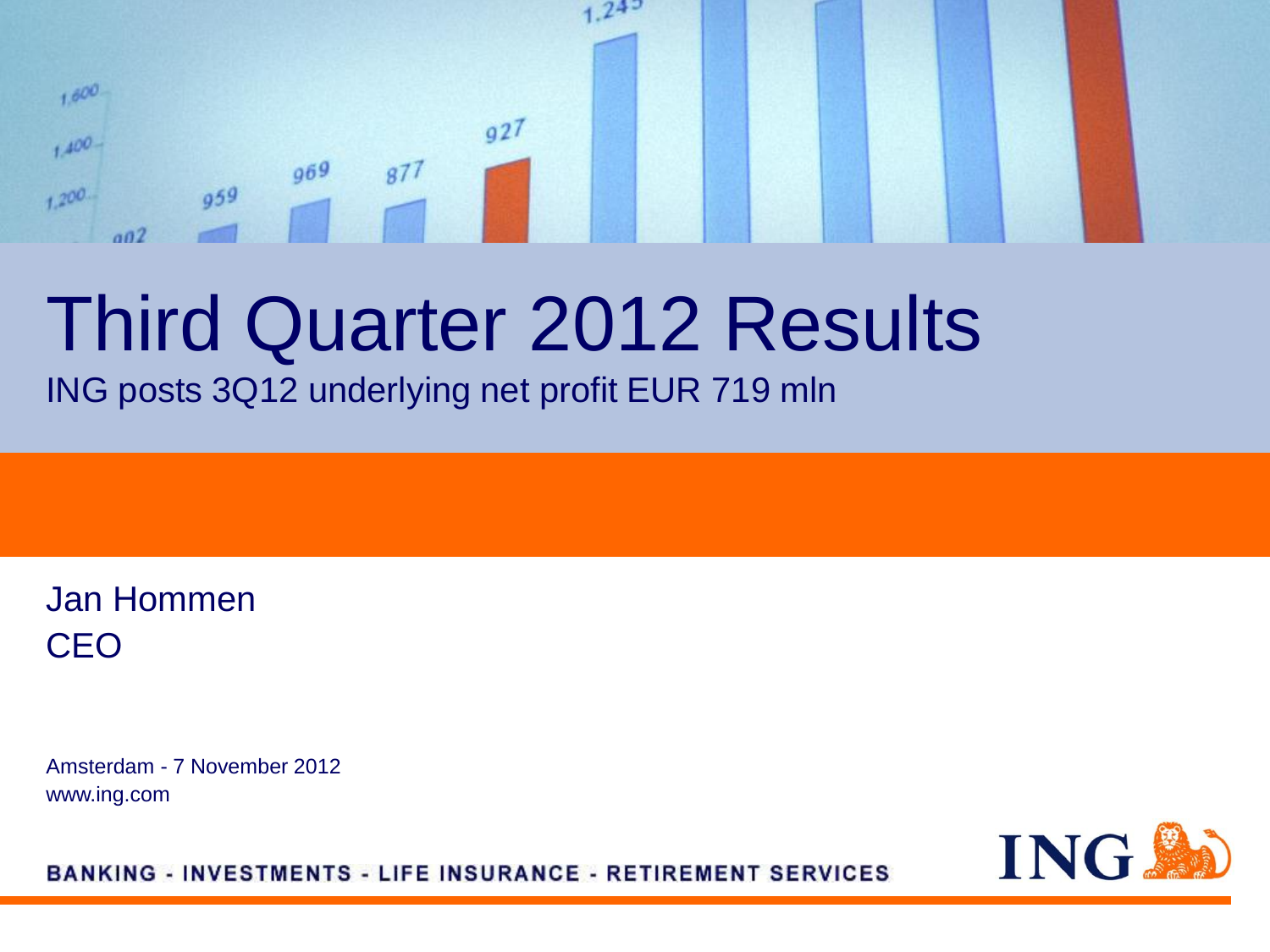## Key points

- ING is maintaining momentum in restructuring despite challenging markets
- ING Group posted an underlying net profit of EUR 719 mln in 3Q 2012
- ING Bank underlying profit before tax increased to EUR 1,021 mln, supported by EUR 323 mln gain on sale of Capital One equity stake, which largely offset EUR 258 mln de-risking losses and EUR 173 mln negative credit adjustments
- Insurance operating results amounted to EUR 238 mln. Underlying results before tax were EUR 44 mln, which includes negative results on hedges in place to protect regulatory capital
- Insurance Asia continued to show strong results despite sales process

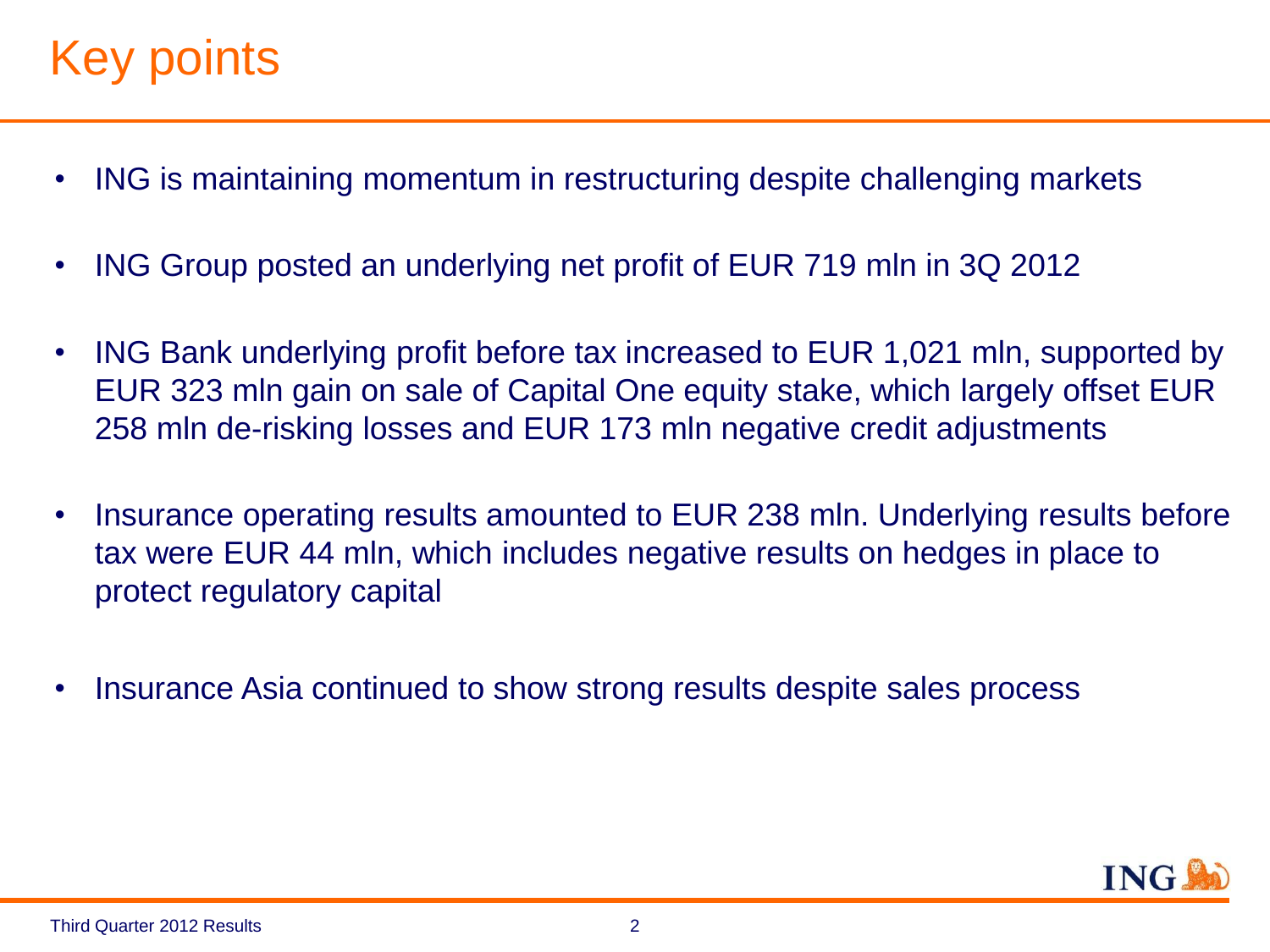# ING is maintaining momentum in restructuring



#### **ING and the Dutch State are in discussions with the EC**

- ING continued to deliver on its restructuring plan amid a challenging operating environment.
- ING announced the first three sales of its Asian Insurance/IM units. ING U.S. registration statement to be filed with the SEC
- Together with the Dutch State, we have made good progress in our constructive dialogue with the European Commission about revisions to the restructuring plan

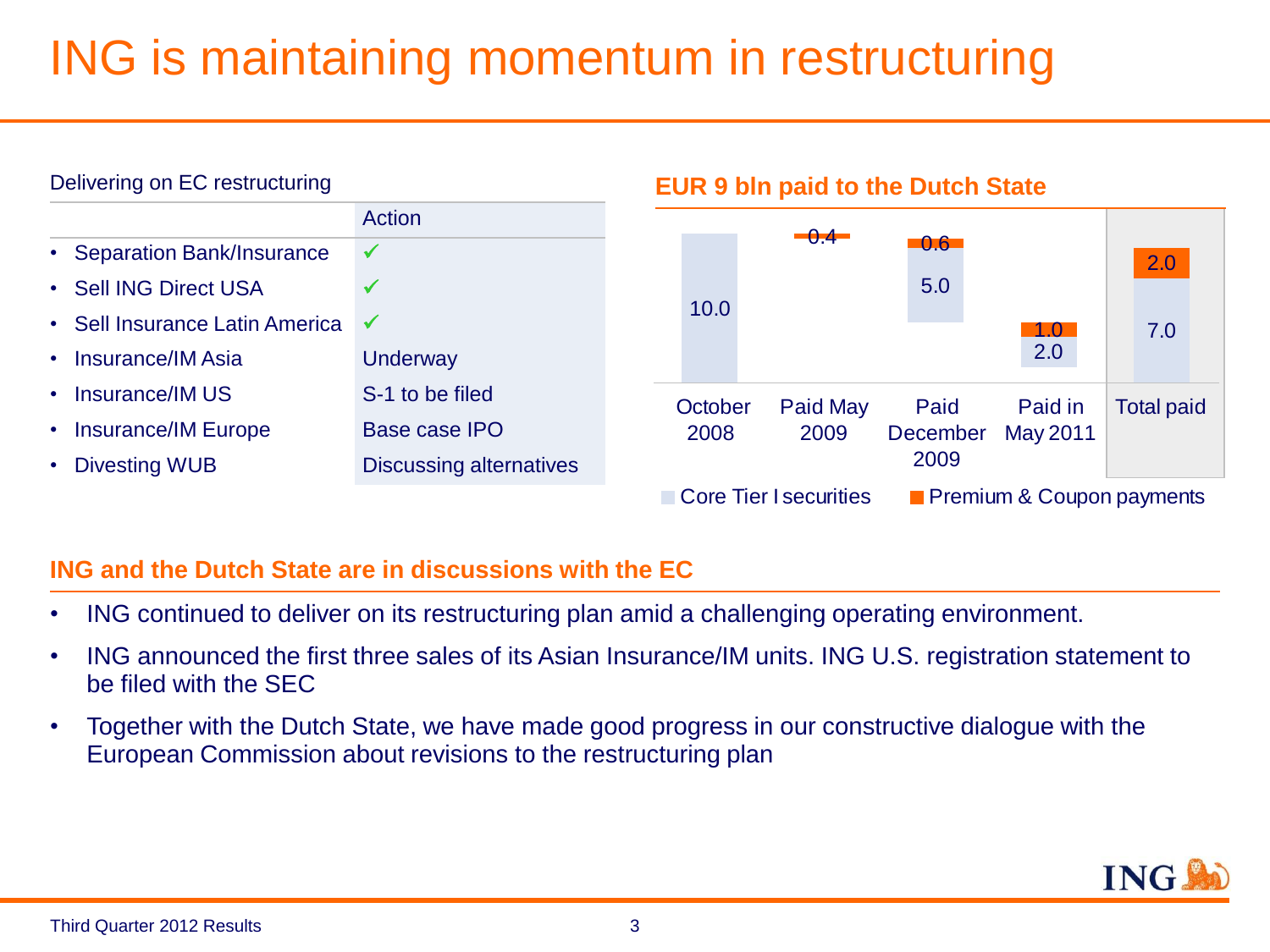### Sale of Asia Insurance & IM making progress

- In October, ING reached agreements on the sale of its insurance units in Hong Kong, Macau and Thailand, its insurance operations in Malaysia, and its 33.3% stake in China Merchants Fund (CMF)
- The process for the remaining businesses is ongoing and further announcements will be made if and when appropriate
- The proceeds will be used to reduce the double leverage while maintaining current leverage ratios in the Insurance holding companies

#### **Multiple transactions announced**

| Country               | <b>Status</b> | <b>IFRS</b><br><b>Book Value</b> | <b>Tangible Book</b> | Cash | <b>Transaction</b><br>consideration result (estimate) | Closing<br>expected |
|-----------------------|---------------|----------------------------------|----------------------|------|-------------------------------------------------------|---------------------|
| <b>HK/Thailand</b>    |               | 0.95                             | 0.95                 | 1.64 | 1.05                                                  | <b>1Q13</b>         |
| Malaysia              |               | 0.62                             | 0.62                 | 1.34 | 0.78                                                  | <b>1Q13</b>         |
| <b>CMF</b>            |               | 0.02                             | 0.02                 | 0.10 | 0.06                                                  | <b>2Q13</b>         |
| Korea                 |               | 2.75                             | 2.75                 |      |                                                       |                     |
| Japan                 |               | 2.19                             | 2.19                 |      |                                                       |                     |
| <b>Joint Ventures</b> |               | 0.31                             | 0.27                 |      |                                                       |                     |
| <b>IIM Asia</b>       |               | 0.15                             | 0.11                 |      |                                                       |                     |
| <b>Total</b>          |               | 7.00                             | 6.91                 | 3.08 | 1.89                                                  |                     |
|                       |               |                                  |                      |      |                                                       |                     |

Key Figures - 3Q12 (in EUR bln)

• Excludes EUR 1.1 bln in shareholders' equity in ING Re NL related to Japanese closed block VA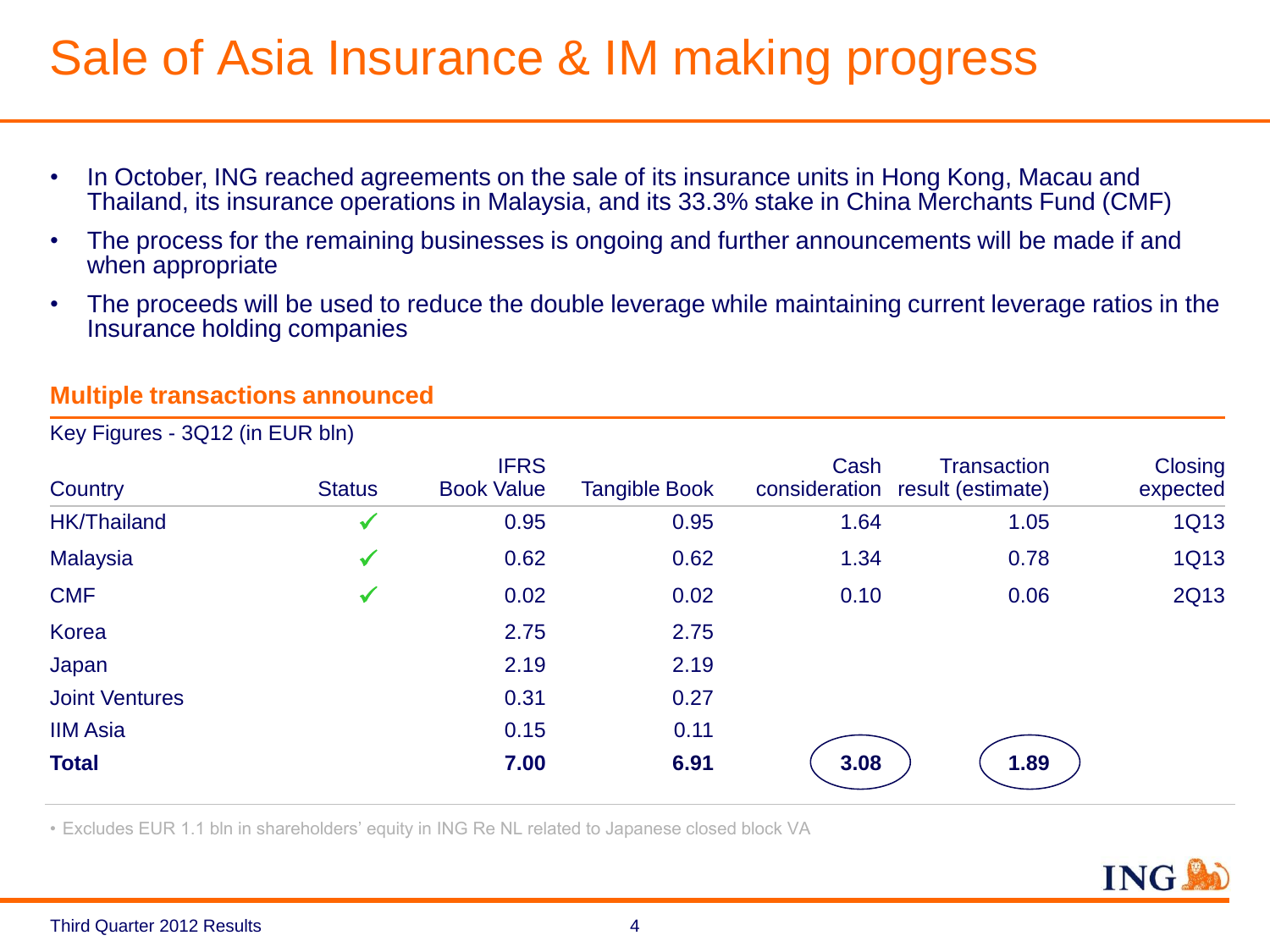#### Closing of Asian transactions may trigger a charge related to Japanese closed block VA

- ING continues to discuss various options for ING Life Japan including its closed block VA
- The closing of sales of ING's other Asian insurance units may trigger a charge to strengthen reserves for the Japanese closed block VA under ING's reserve adequacy policy
- ING measures reserve adequacy at a business line level, where excess reserves in other Asian business units currently offset a shortfall related to the Japanese closed block VA
- The reserve inadequacy for the Japanese insurance business, including the VA guarantees reinsured to ING Re, is approximately EUR -0.5 billion at the 50% confidence level, including approximately EUR -1.1 billion for the closed block VA, offset by EUR +0.6 billion for the corporate-owned life insurance business

| <b>Key figures Japan</b> |                                                           |                                     |     |
|--------------------------|-----------------------------------------------------------|-------------------------------------|-----|
| 3Q12 (in EUR bln)        |                                                           |                                     |     |
|                          | Reserve<br>adequacy<br>(50 <sup>th</sup> )<br>percentile) | <b>IFRS</b><br><b>Book</b><br>value | DAC |
| <b>ING Life Japan</b>    | 0.4                                                       | 2.2                                 | 1.6 |
| - COLI                   | 0.6                                                       | 1.8                                 | 0.9 |
| - Closed block VA*       | $-0.2$                                                    | 0.4                                 | 0.7 |
| <b>ING Re / Japan VA</b> | $-0.9$                                                    | 1.1                                 |     |
| <b>Total</b>             | $-0.5$                                                    | 3.3                                 | 1.6 |

\* Includes Corporate Line DAC and is net of URL

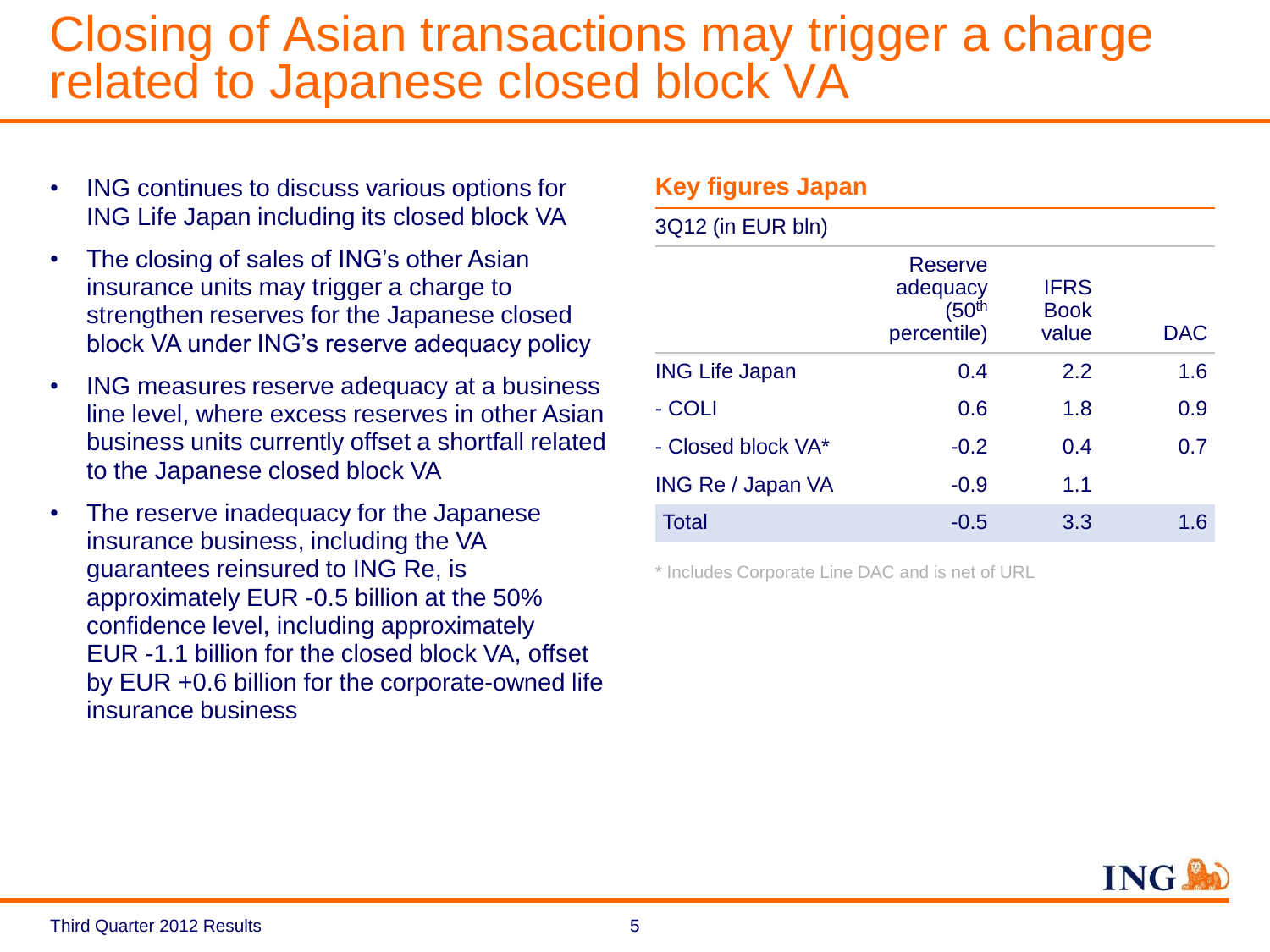# ING U.S. takes another step towards planned IPO



**ING U.S. registration statement to be filed with the SEC in connection with planned IPO**

- Upon filing, SEC review and company S-1 amendments will occur over the following 3-4 months
- Depending on market conditions, ING anticipates the execution of a transaction in 2013

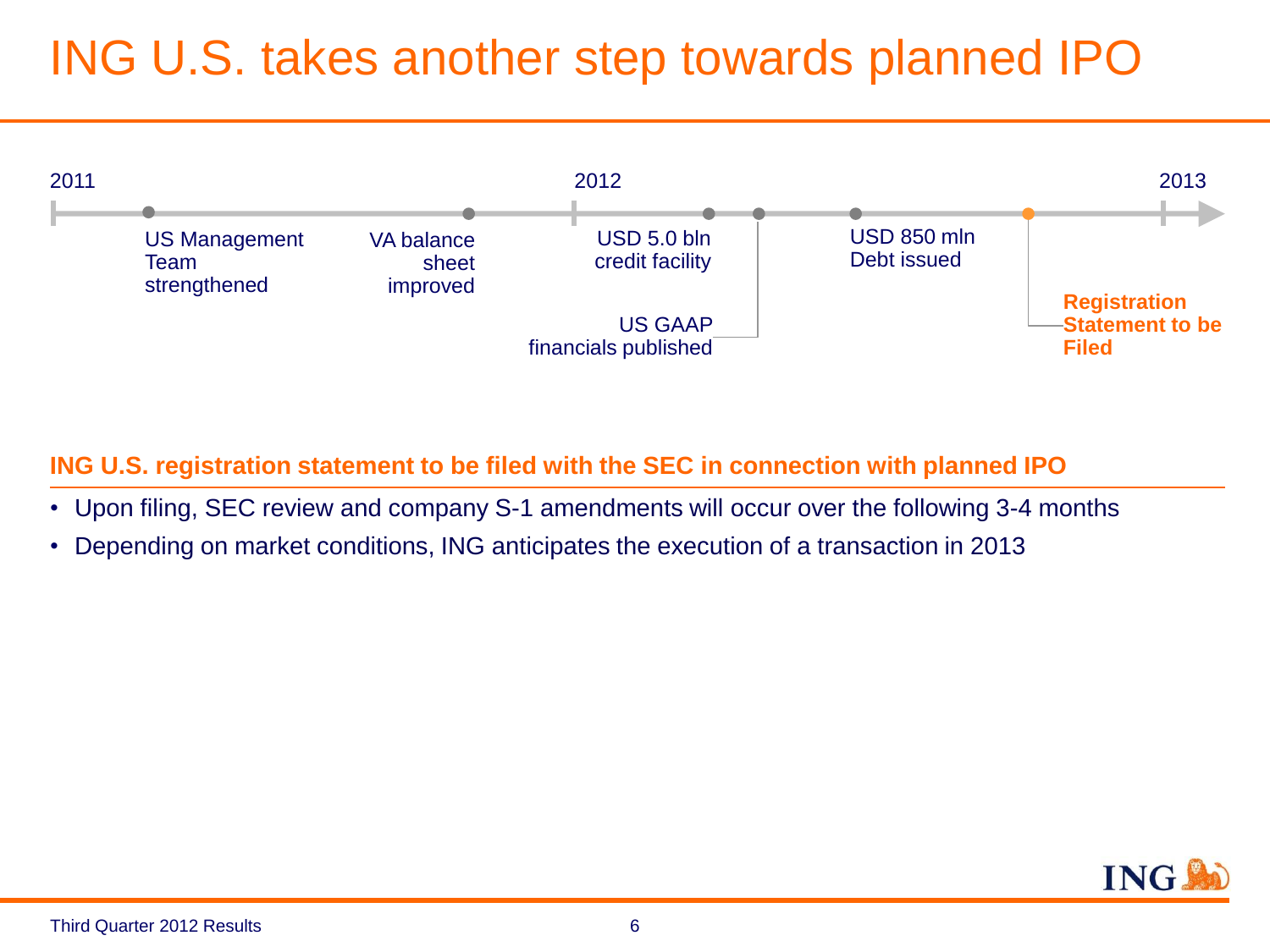#### ING U.S. has made progress to a standalone capital structure



#### **US capitalisation has improved**

Estimated RBC ratio in %

#### Estimated RBC ratio at 516% versus 425% target

- Increase reflects actions taken to improve capital efficiency
- RBC ratio excludes offshore reinsurer, SLDI
- SLDI capitalisation partially based on USD 1.5 bln Contingent Capital LOC with ING Bank which was established to offset the impact of the VA assumption change in lieu of a cash capital injection in 4Q11

#### **US has made progress towards standalone capital position**

| Debt to capital ratio                         |       |
|-----------------------------------------------|-------|
| US GAAP $-$ 3Q12 (USD bln)                    |       |
| <b>Total Debt</b>                             | 3.9   |
| Shareholders' Equity excluding AOCI and NCI * | 10.2  |
| <b>Total Capitalisation</b>                   | 14.1  |
| Debt to Capital ratio                         | 27.6% |

\* Accumulated other comprehensive income (AOCI) and noncontrolling interests (NCI)

#### Efforts continue to achieve:

- Financial leverage of 25% debt to capital ratio (3Q12 27.6%)
- Redemption of USD 1.5 bln Contingent Capital Letter of Credit (LOC) between SLDI and ING Bank

Part of the IPO proceeds may be used to establish the standalone capital position of ING U.S. and replace contingent capital support from ING

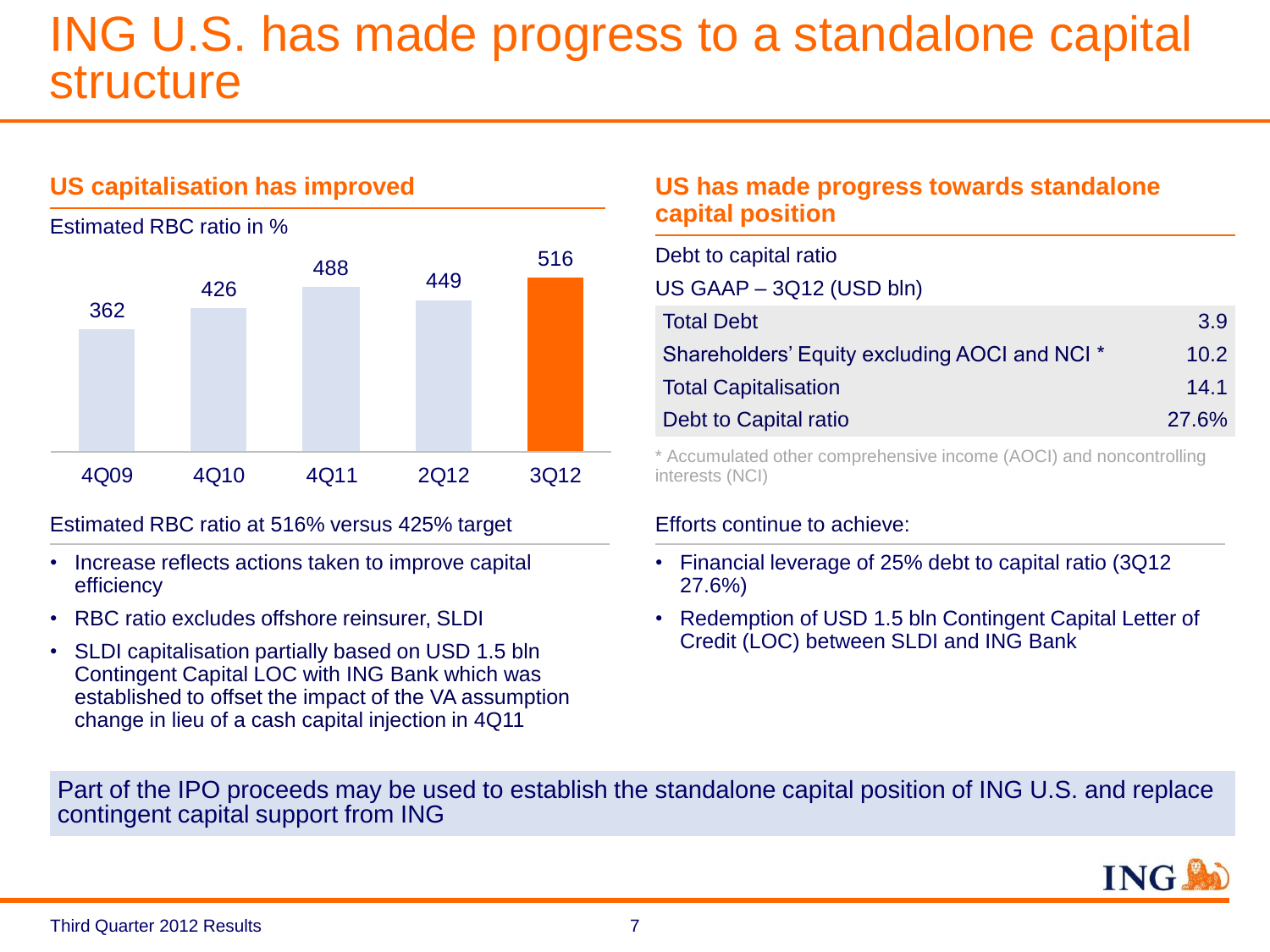# ING Insurance/IM Europe preparing for base case IPO



#### **Creating a leading European Wealth Management and Protection Company**

- Combination of cash-generating businesses and leading positions in growth markets
	- #1 Insurance company in the Netherlands (excluding Health)
	- Leading life insurer and pension provider in Central and Rest of Europe
- 12,000 FTEs serving over 15 mln private, corporate and institutional clients
- Offering a variety of life insurance, non-life insurance, pensions and investment management products

#### **Management Board appointments**

- Delfin Rueda: Chief Financial Officer (CFO) Insurance/IM EurAsia
- Dorothee van Vredenburch: responsible for Human Resources, Corporate Development, Communications and Sustainability for Insurance/IM EurAsia

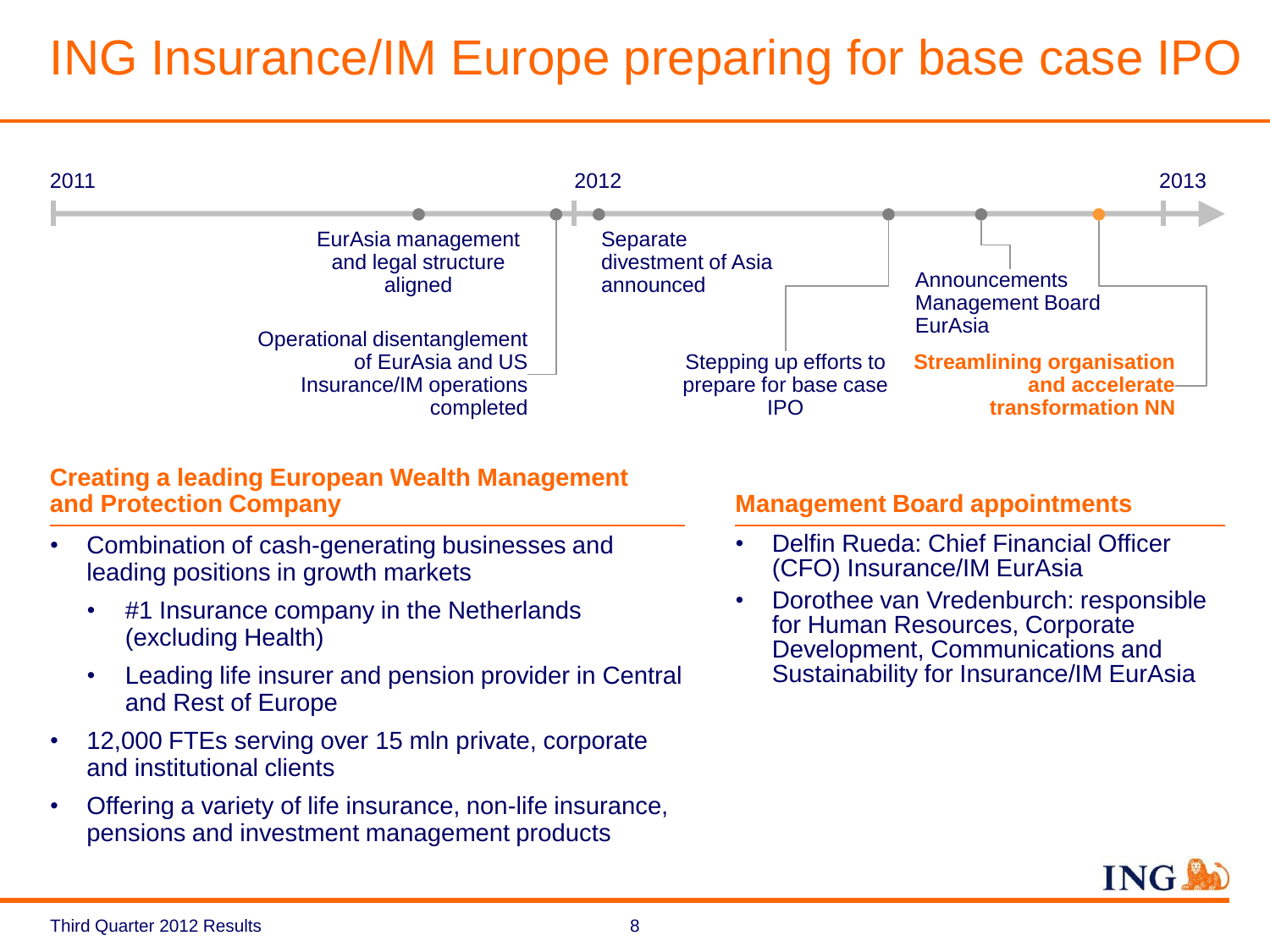### Accelerating transformation of Nationale-Nederlanden

#### **Insurance Benelux has taken steps to improve efficiency**

Insurance Benelux Total Administrative Expenses (Life + Non-Life, in EUR mln)



- Costs were cut by 19% from 2008-2011 focusing on specific segments
- Cost base in 2012 impacted by non-recurring items and project expenses

#### **Accelerated plan NN will reduce costs and streamline organisation**

- Launch new Defined Contribution (DC) pension solutions business
- Help customers transition from traditional Defined Benefit to modern DC style pension solutions
- Accelerate Retail strategy through the introduction of new products, supported by efficient processes and systems
- Increase focus on service and efficiency of cost and capital in existing Closed Book Life
- Strengthen the position in the SME market by rationalising product offering and

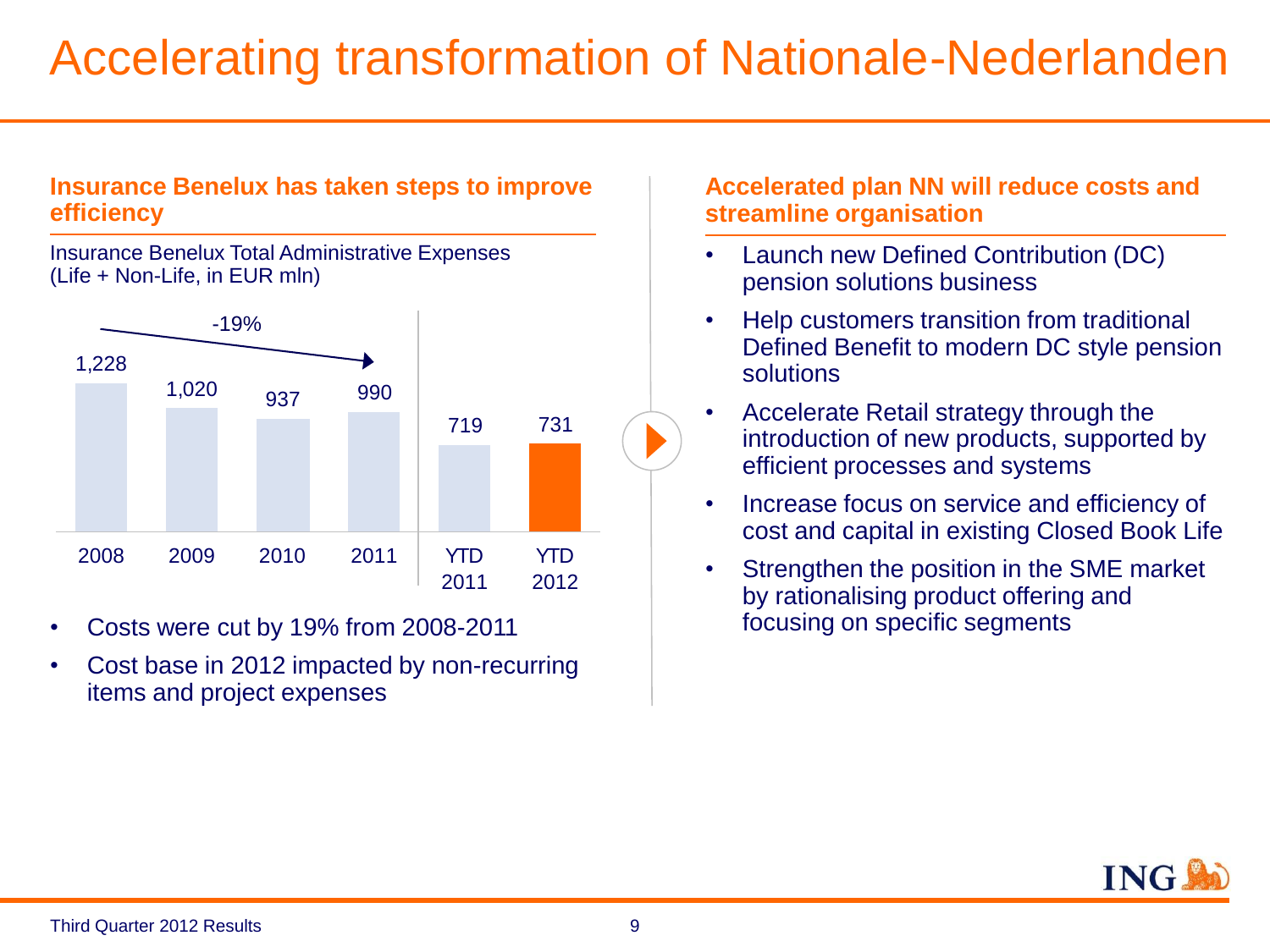## Transformation to reduce costs by EUR 200 mln

| Financial impact (in EUR)                                                                                                       |                             | <b>Cost measures</b>                                                                                                                                                              |
|---------------------------------------------------------------------------------------------------------------------------------|-----------------------------|-----------------------------------------------------------------------------------------------------------------------------------------------------------------------------------|
| <b>Headcount reduction (2013-14):</b><br>NN transformation programme<br>٠<br>Delayer support staff in the<br><b>Netherlands</b> | 1,075 FTE<br><b>275 FTE</b> | • In addition to the transformation programme at<br>NN, Insurance Europe will delayer support<br>functions to reduce overlap and streamline the<br>organisation                   |
|                                                                                                                                 | 1,350 FTE                   | • Combined, these programmes will result in a<br>reduction of 1,350 FTEs in 2013 and 2014                                                                                         |
| Investments (after-tax special item):<br>Restructuring provision (4Q12)<br>IT investments (2013-2014)<br>$\bullet$              | 150 mln<br>75 mln           | • A restructuring provision of approximately EUR<br>150 mln after tax will be booked in the fourth<br>quarter of 2012                                                             |
|                                                                                                                                 | 225 mln                     | • Additional IT investments of EUR 75 mln after tax<br>will be made over the coming two years to<br>improve processes and systems. These costs will<br>be booked as special items |
| Structural reduction in pre-tax costs<br>realised by the end of 2014                                                            | $\sim$ 200 mln              |                                                                                                                                                                                   |

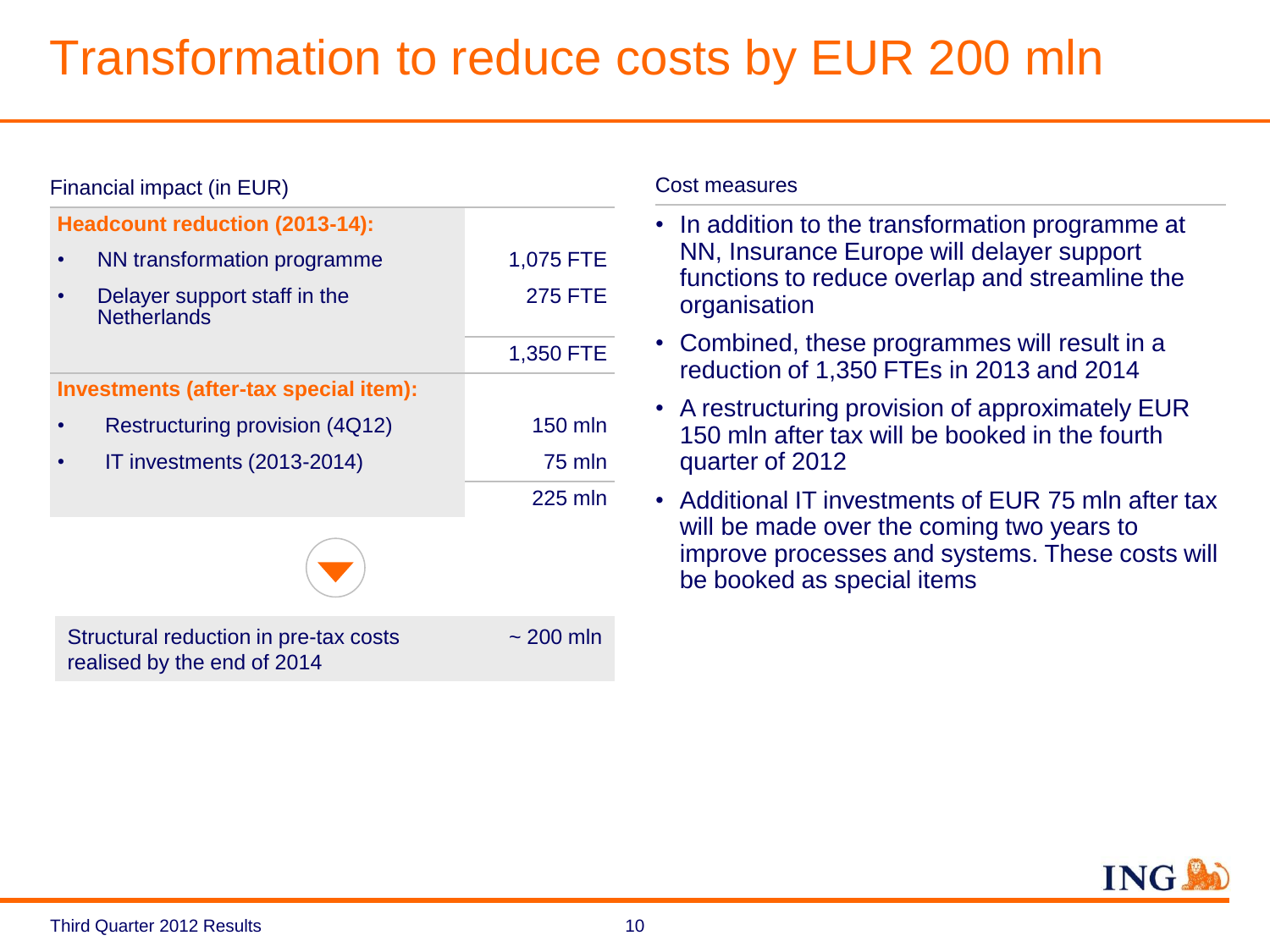## ING Bank delivering on strategic priorities

| <b>Sharpen</b><br>focus                 | • Focus on markets where we have a long-term sustainable position<br>• Sale of ING Direct Canada and ING Direct UK<br>• Sale of Capital One stake                                                                | EUR 2.4 bln<br>capital release                     |
|-----------------------------------------|------------------------------------------------------------------------------------------------------------------------------------------------------------------------------------------------------------------|----------------------------------------------------|
| De-risking                              | • EUR 4.9 bln of bonds sold in 9M2012 at a loss of EUR 475 mln, but<br>EUR 6 bln of RWAs released<br>October: additional EUR 3.5 bln of bonds sold with loss of EUR 119<br>mln; EUR 1 bln RWAs released          | <b>RWA release</b><br>of EUR 7 bln                 |
| <b>Reduce</b><br>expenses               | Cost initiative in Retail Netherlands progressing ahead of plan<br>• Total cost savings expected: EUR 300 mln by 2014, FTE<br>reduction of 2,700<br>• 1,233 FTEs reduced out of 2,700 planned by the end of 2013 | <b>Savings of</b><br><b>EUR 300 mln</b><br>by 2014 |
| <b>Balance</b><br>sheet<br>optimisation | EUR 5.2 bln achieved in 3Q12 through transfer of Commercial<br>$\bullet$<br>Banking loans and securitised mortgages from the Dutch entity to<br>funding rich countries like Belgium and Germany                  | <b>Total of</b><br>EUR 33 bln<br>completed         |

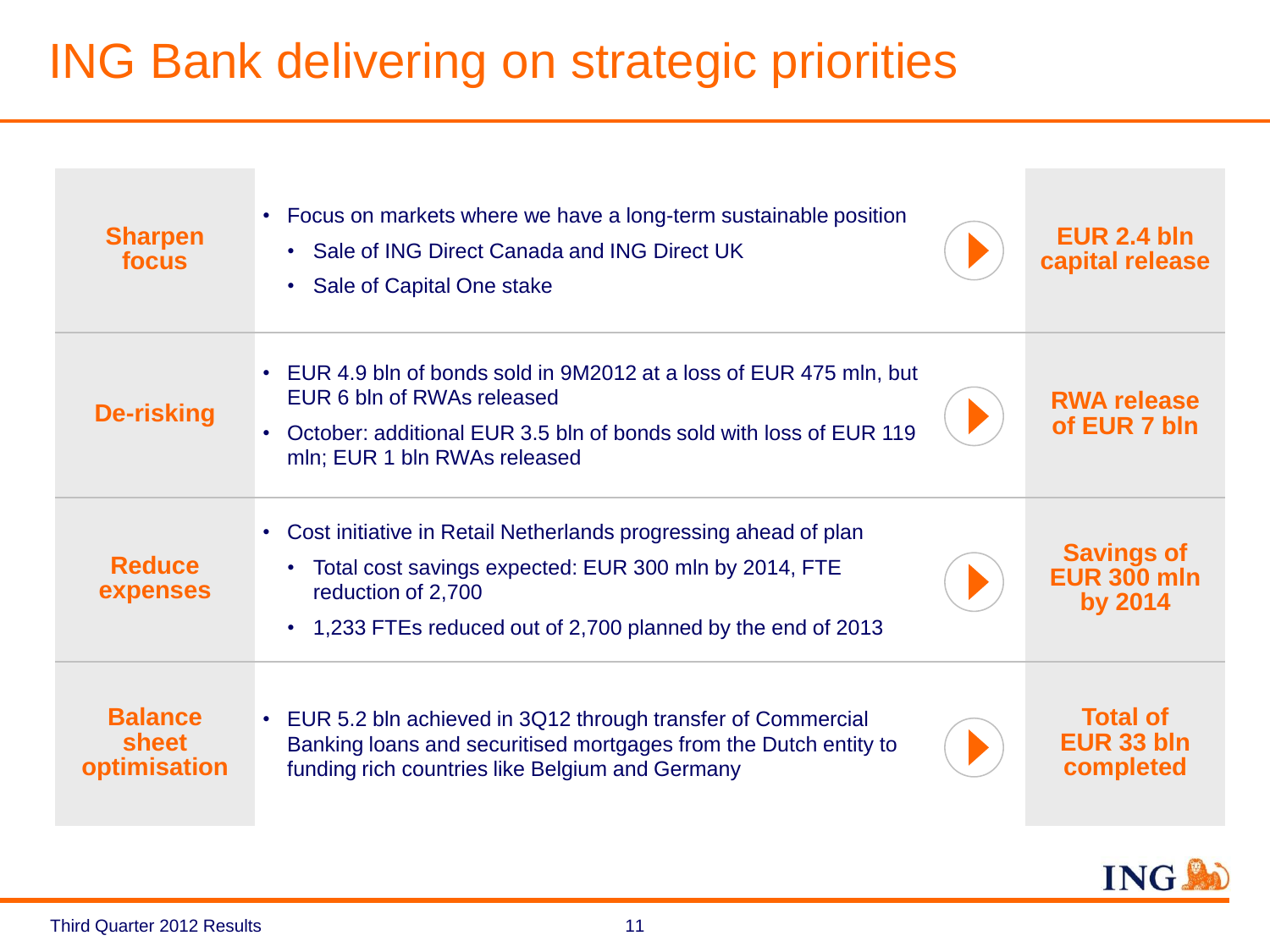### Commercial Banking streamlining organisation

- Commercial Banking conducted a strategic review of its business portfolio against the backdrop of increasing regulatory requirements and challenging operating conditions
- As a result, ING has decided to accelerate the implementation of certain strategic adaptations. The review is ongoing and may lead to further changes in the future

#### Key strategic initiatives include

- As part of ING's strategic review of the Lease business, a total of 11 countries have now been brought into runoff. Lease Benelux and Lease Poland remain core
- ING's Equity Markets and Equity Capital Markets businesses will focus solely on the Benelux; Domestic business retained in Poland
- Further operational improvements will be made in several businesses, including PCM, to further improve processes and deliver faster and better service to our **clients**

#### Structural pre-tax cost savings by 2015 EUR 260 mln Financial impact Headcount reduction over a period of three years 1,000 FTE Special after-tax item in 4Q12 EUR 150 mln

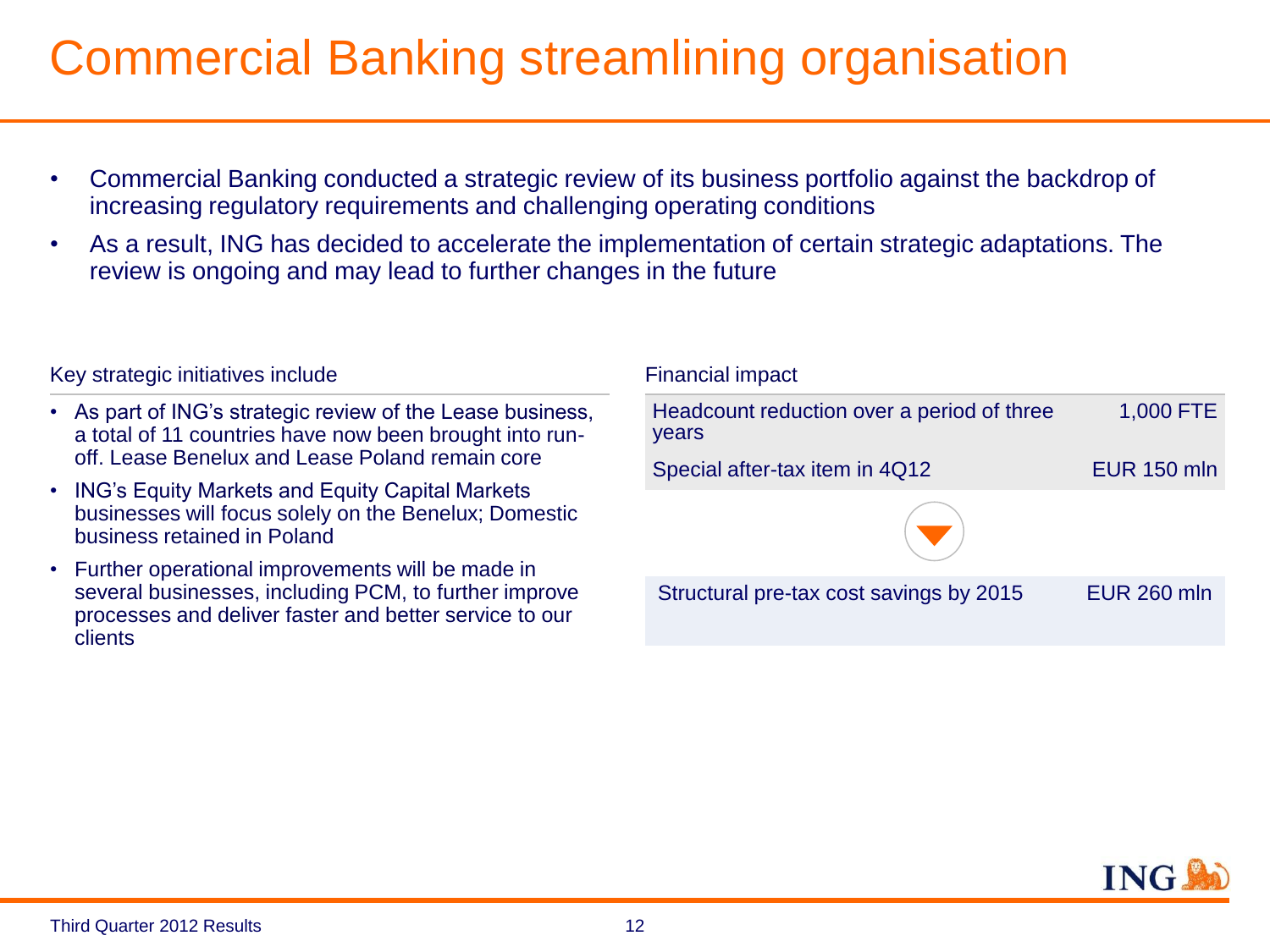# Third quarter 2012 results

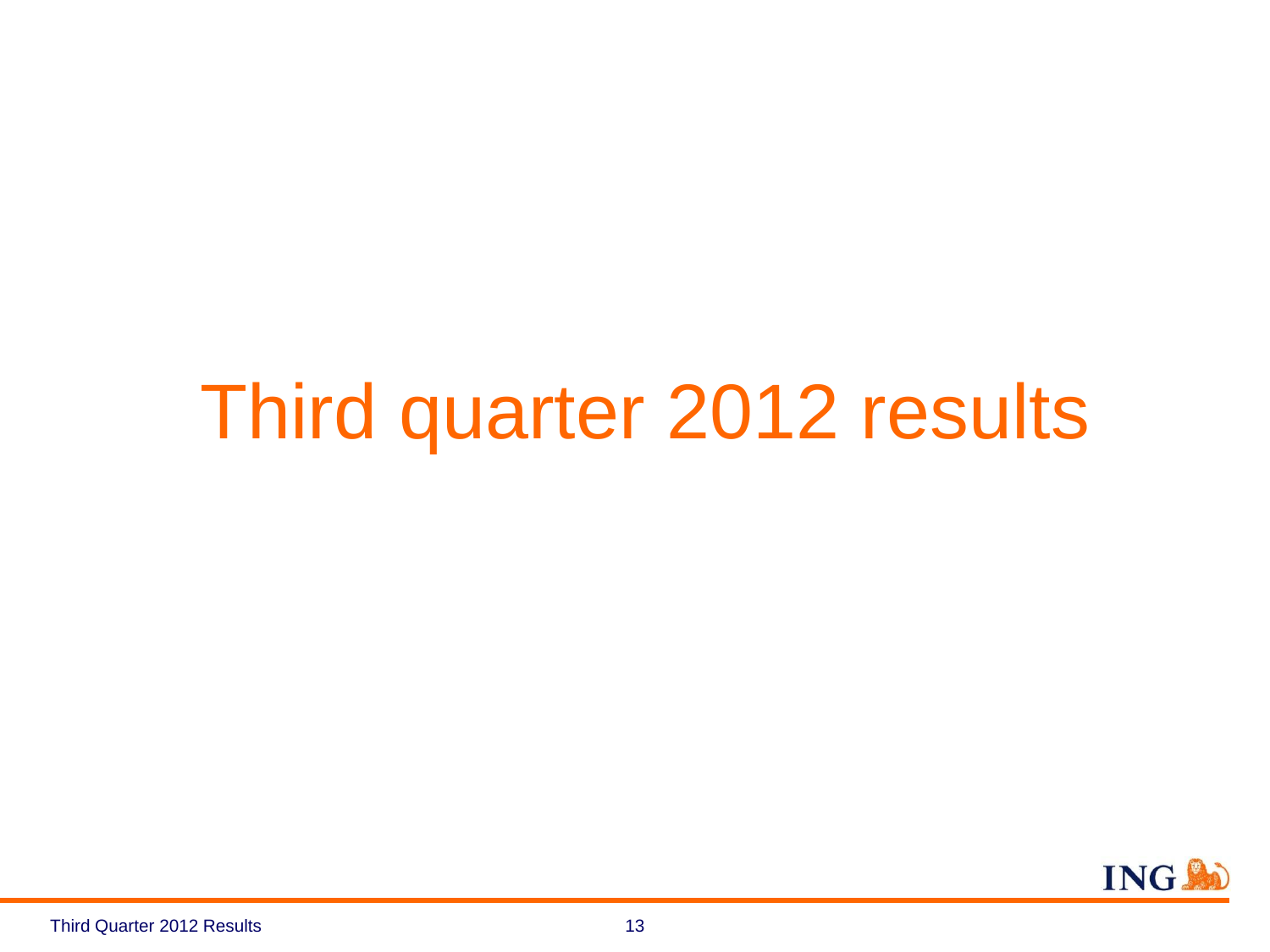### ING Group posted underlying net result of EUR 719 mln



- ING Bank posted a solid quarter, with underlying pre-tax results up both year-on-year and sequentially, supported by a gain on the sale of its Capital One equity stake, which largely offset the impact of derisking losses and negative credit adjustments
- The underlying result before tax of Insurance declined versus both quarters, primarily due to negative results on hedges in place to protect regulatory capital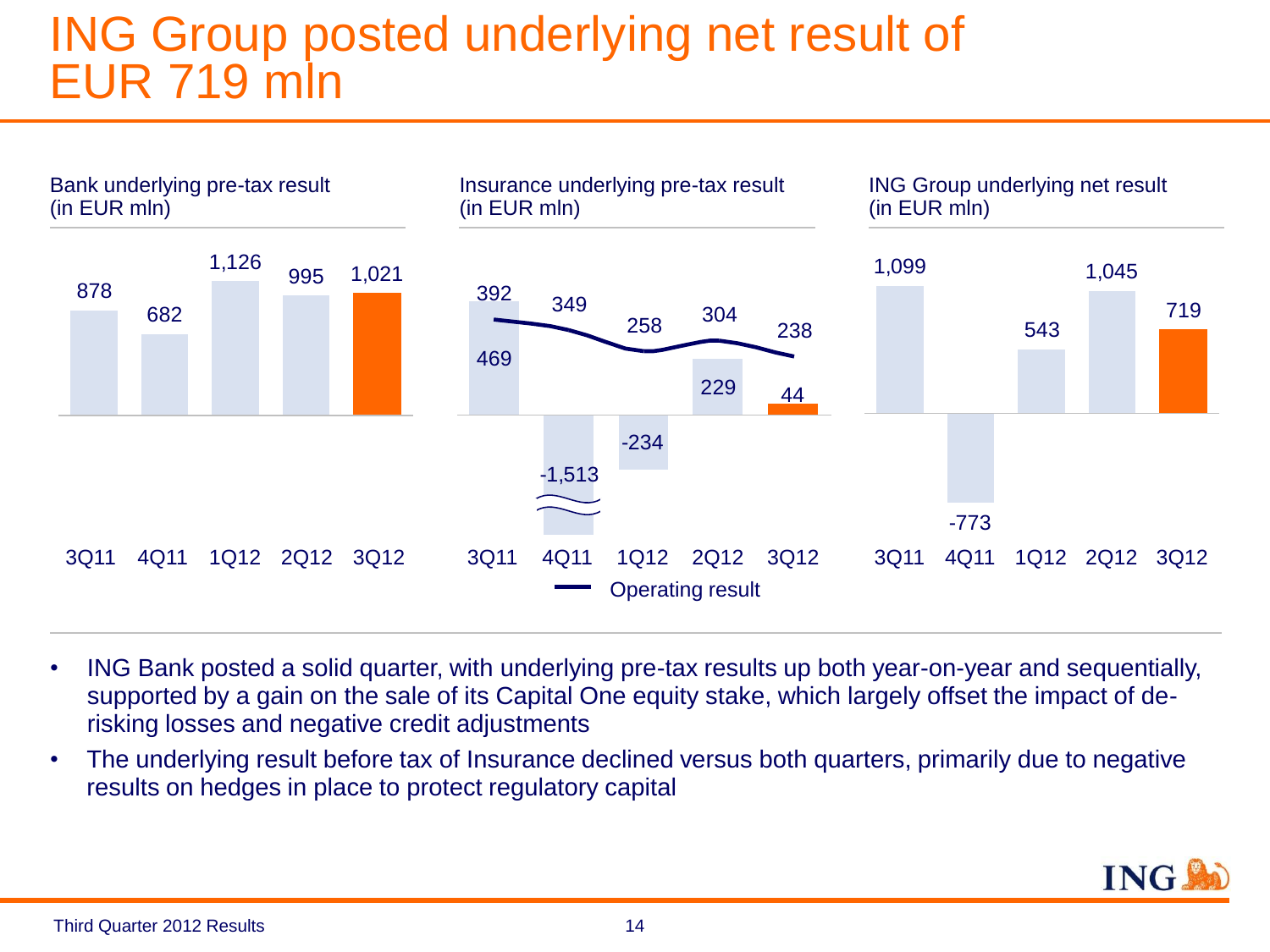# ING Bank

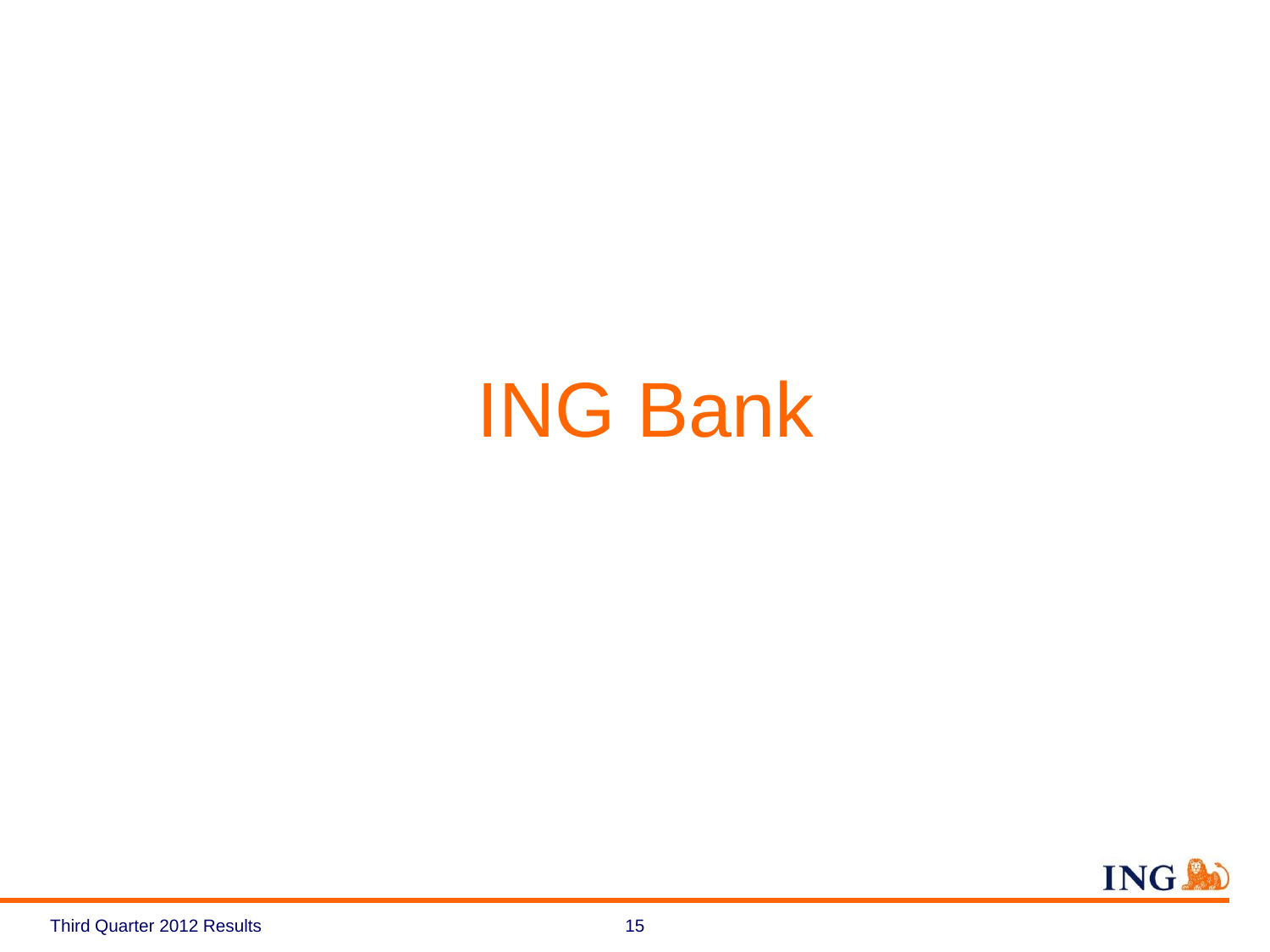## ING Bank posted solid results



- Gross result positively impacted by gain on sale Capital One equity stake (EUR 323 mln), which largely offset the impact of de-risking losses (EUR -258 mln) and negative credit adjustments (EUR -173 mln)
- Risk costs increased slightly from 2Q12, driven by higher risk costs in Retail Banking Benelux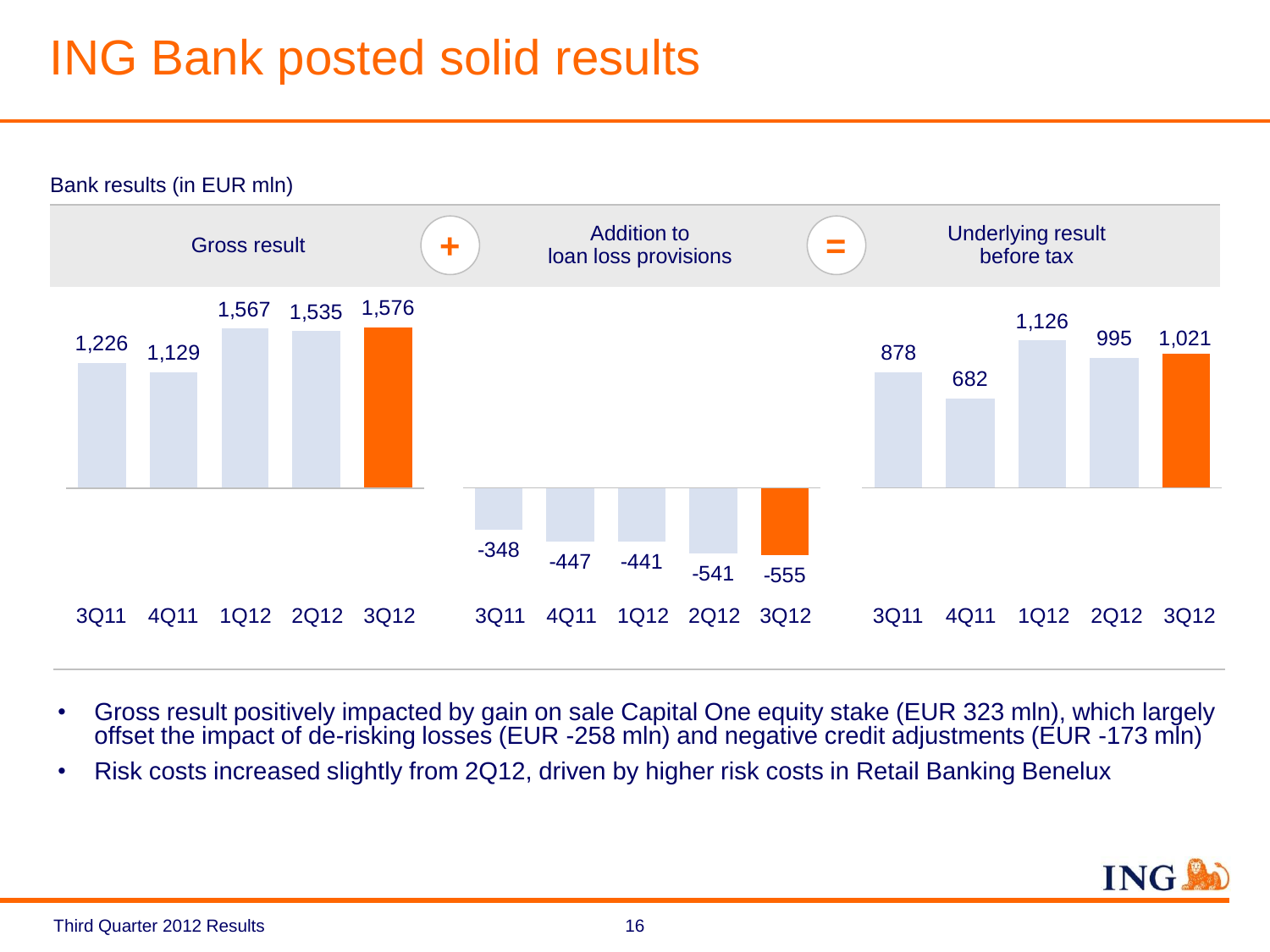## Adjusted gross result up 12.2% year-on-year

Gross result (in EUR mln)

|                                               | 3Q2012      | 3Q2011         | % Change | 2Q2012         | % Change |
|-----------------------------------------------|-------------|----------------|----------|----------------|----------|
| Reported gross result                         | 1,576       | 1,226          | 28.5%    | 1,535          | 2.7%     |
| <b>Impairments</b>                            |             |                |          |                |          |
| Impairments on Greek government bonds         | $\mathbf 0$ | $-267$         |          | $\mathbf 0$    |          |
| Other impairments on debt / equity securities | $-10$       | $-44$          |          | $-16$          |          |
| <b>RED development projects</b>               | $-37$       | $-61$          |          | $-44$          |          |
| <b>De-risking</b>                             |             |                |          |                |          |
| Realised losses on de-risking                 | $-258$      | $-58$          |          | $-178$         |          |
| <b>Other</b>                                  |             |                |          |                |          |
| Gain on sale equity stake in Capital One      | 323         | $\overline{0}$ |          | $\overline{0}$ |          |
| <b>Credit Adjustments Commercial Banking</b>  | $-107$      | 17             |          | $-20$          |          |
| <b>Credit Adjustments Corporate Line</b>      | $-66$       | 129            |          | 72             |          |
| Other market impacts                          | 65          | 24             |          | 100            |          |
| Adjusted gross result                         | 1,667       | 1,486          | 12.2%    | 1,621          | 2.8%     |

- De-risking included bond sales of EUR 2.4 bln at a loss of EUR 258 mln, but released EUR 5 bln in RWA. Sales were focused on Spanish covered bonds, Spanish and Irish RMBS and European CMBS
- Negative credit adjustments triggered by tightening of ING Bank's credit spreads

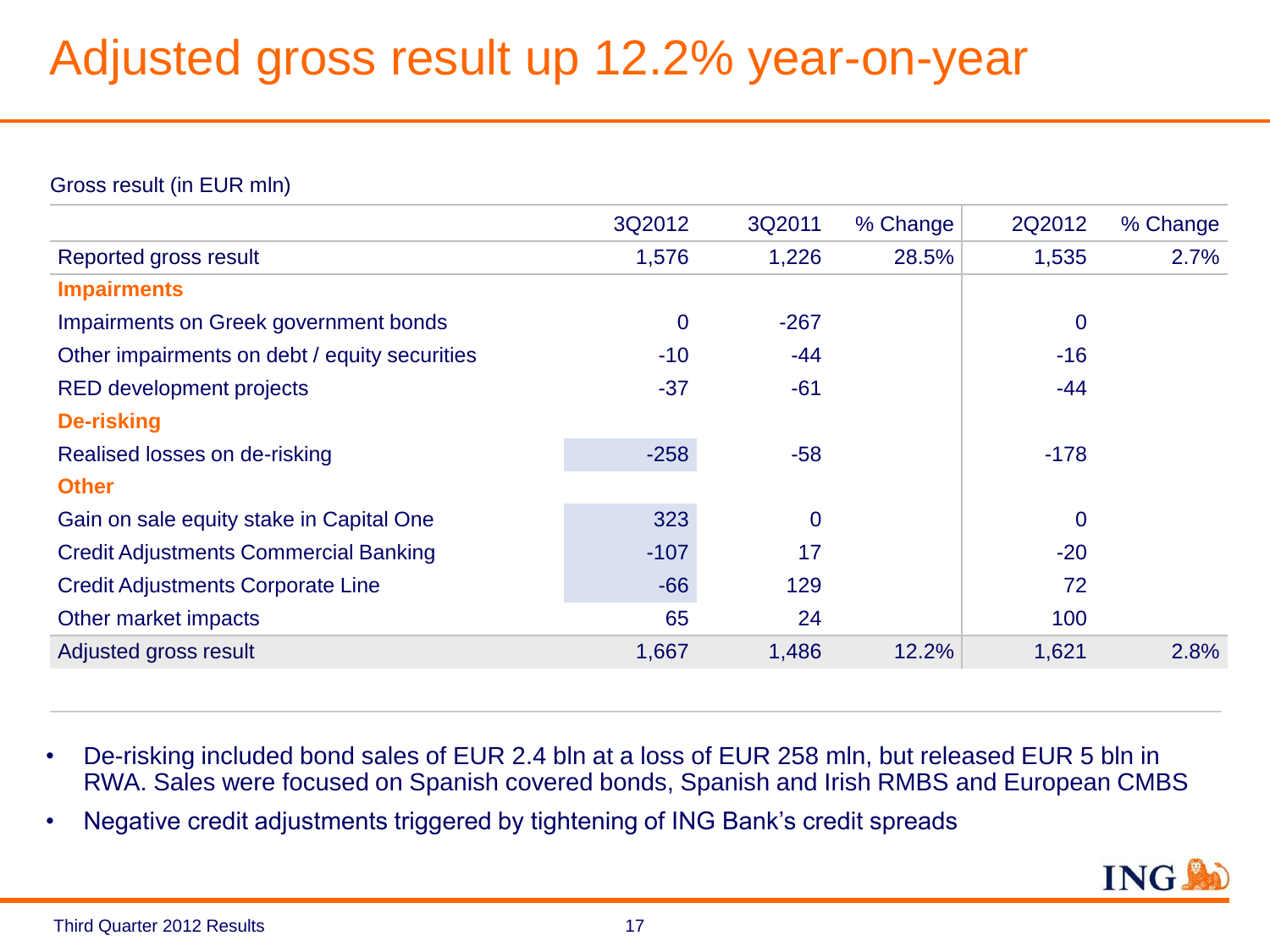### Net interest margin increased to 133 bps



- Lending (based on avg Client Balances)
- PCM/Savings&Deposits (based on avg Client Balances)
- Underlying interest result rose 3.6% versus 2Q12, driven by FM and Corporate Line
- NIM supported by decline in average B/S
- NIM holding up well despite de-risking, higher funding costs and low interest rate environment

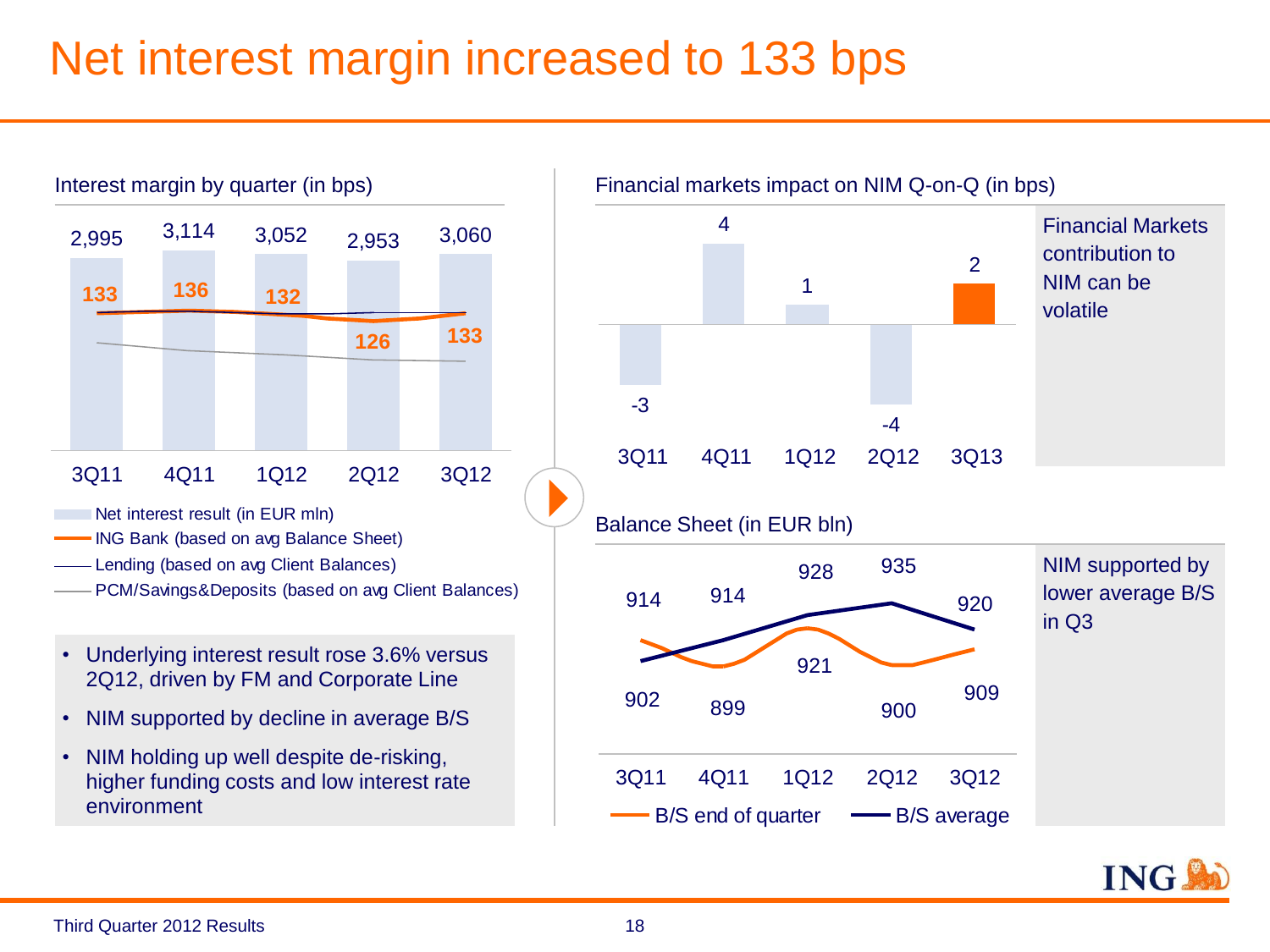# Operating expenses increased marginally by 0.5%



- Cost control offsetting inflation and higher regulatory costs
- Operating expenses up from the previous quarter as 2Q12 included EUR 38 mln reimbursement from old DGS in Belgium and lower performance-related personnel expenses
- The 4Q12 expenses will be impacted by the Dutch Bank tax of EUR 175 mln

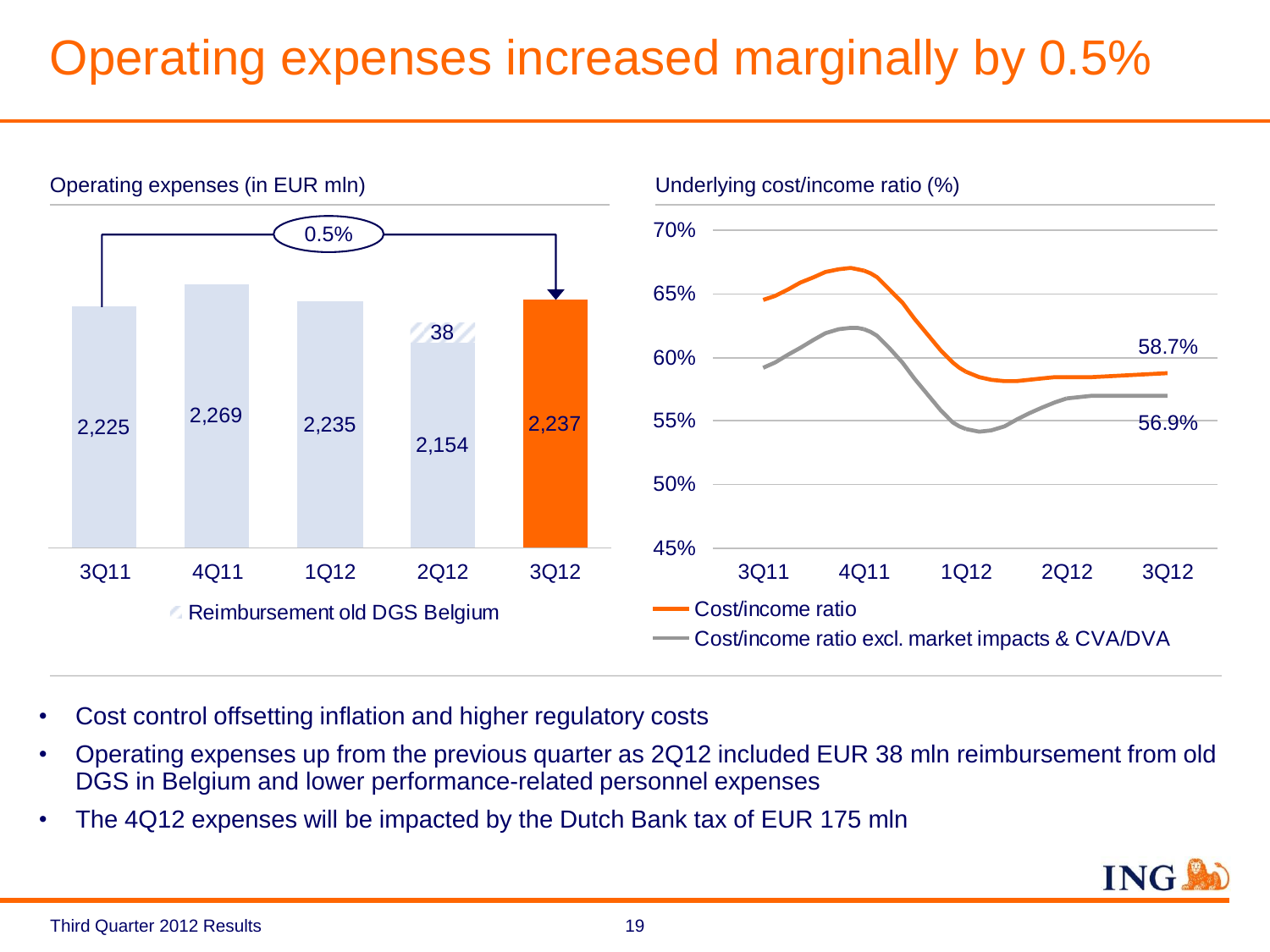### Risk costs increased as economy weakened



- Increase risk costs vs 2Q12 driven by SMEs/MidCorp in the Benelux and CMBS file in Retail RoW (part of other in graph)
- ING expects risk costs to remain elevated, reflecting the weakening of the economic climate

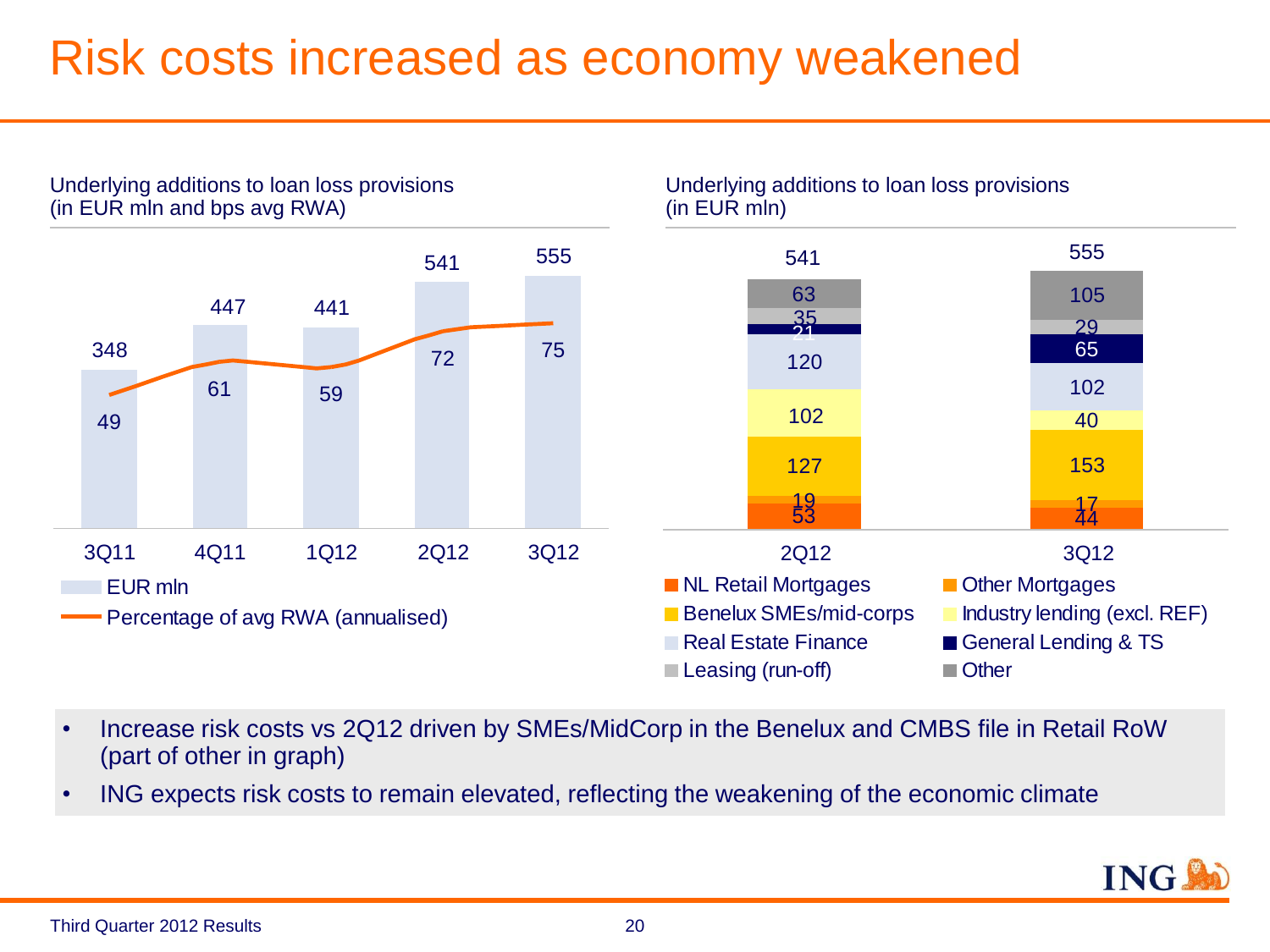### NPL ratio flat at 2.3%



• The NPL ratios in Mid-corps/SMEs, Real Estate Finance and Leasing (run-off) remained relatively high in the third quarter

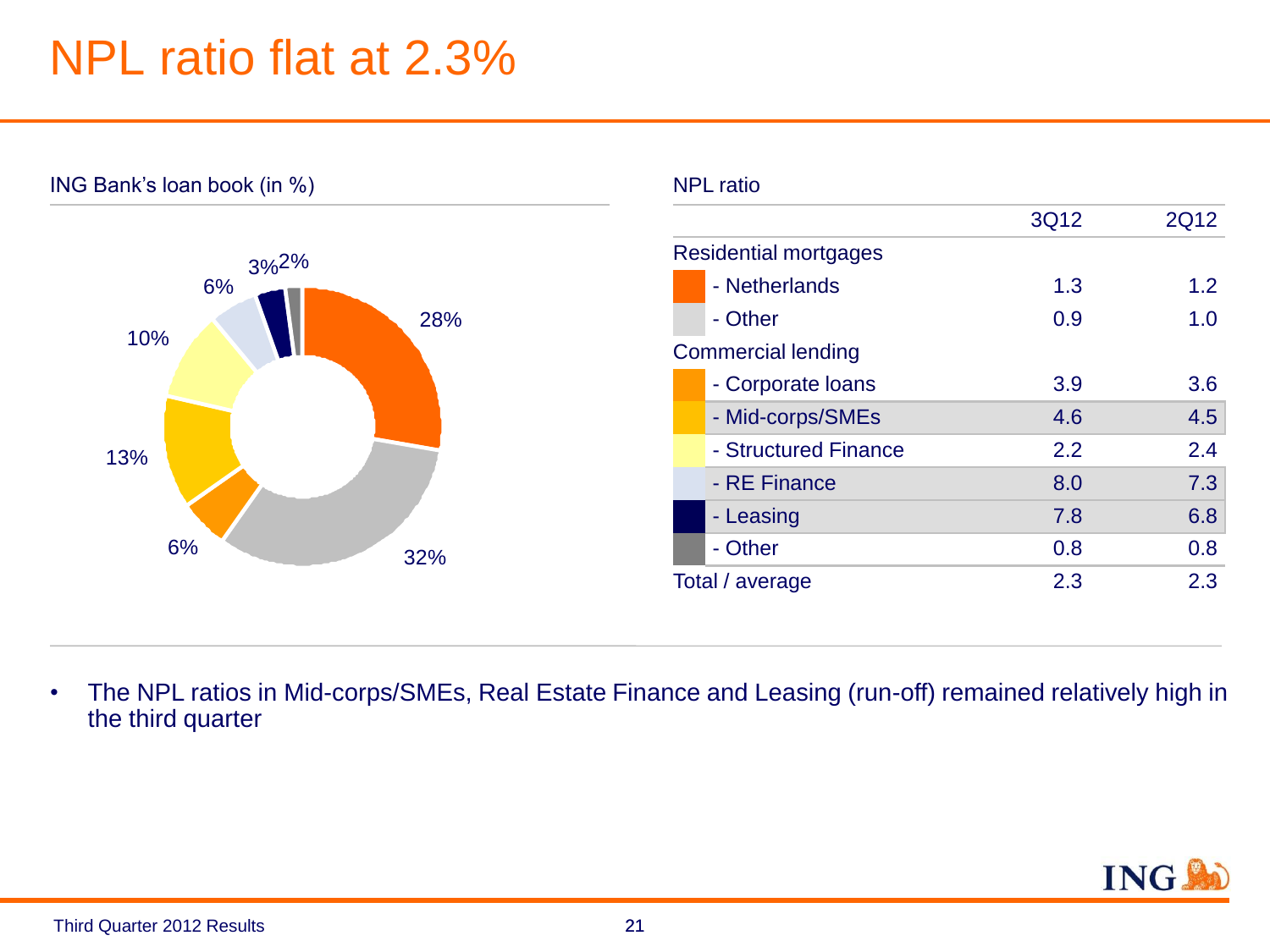### Risk costs Real Estate Finance remain elevated







Non-performing loans ratio (%) expected to remain elevated to remain elevated to remain elevated

- Risk costs Real Estate Finance declined versus 2Q12 and were concentrated in the international portfolio (Spain, UK)
- NPL ratio rose to 8.0% driven by NL and the UK
- The NPL ratio in Spain remained high at 19%, and risk costs on this portfolio rose to EUR 51 million, reflecting lower real estate valuations following a regular appraisal of collateral
- Risk costs in REF are expected to remain elevated given deteriorating European commercial real estate markets

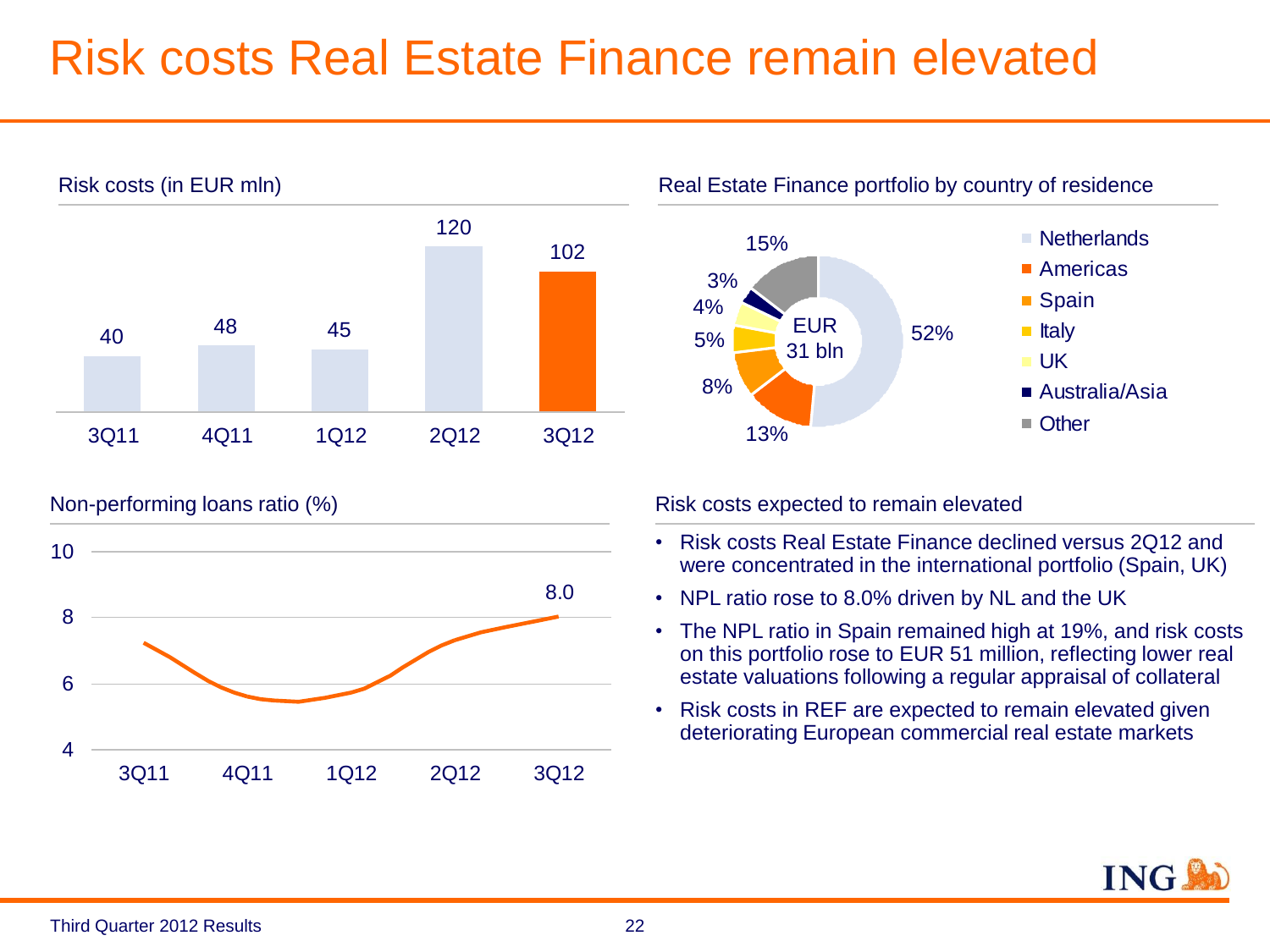#### NPL ratio for Dutch mortgages increased slightly to 1.3%



Risk costs expected to remain elevated

- Risk costs down to EUR 44 mln, from EUR 53 mln in 2Q12 which included an update on LGDs at WUB
- The NPL ratio increased slightly to 1.3
- Unemployment rate in the Netherlands remains one of the lowest in Europe



3Q10 4Q10 1Q11 2Q11 3Q11 4Q11 1Q12 2Q12 3Q12

New government plan includes housing market reform

- Interest on new mortgages only tax deductible for amortising mortgages
- For the higher income tax bracket, tax deduction will be gradually reduced for new and existing mortgages
- In case house will be sold with loss, the interest on loss financing is tax deductible for 5 years
- Reform of rental market

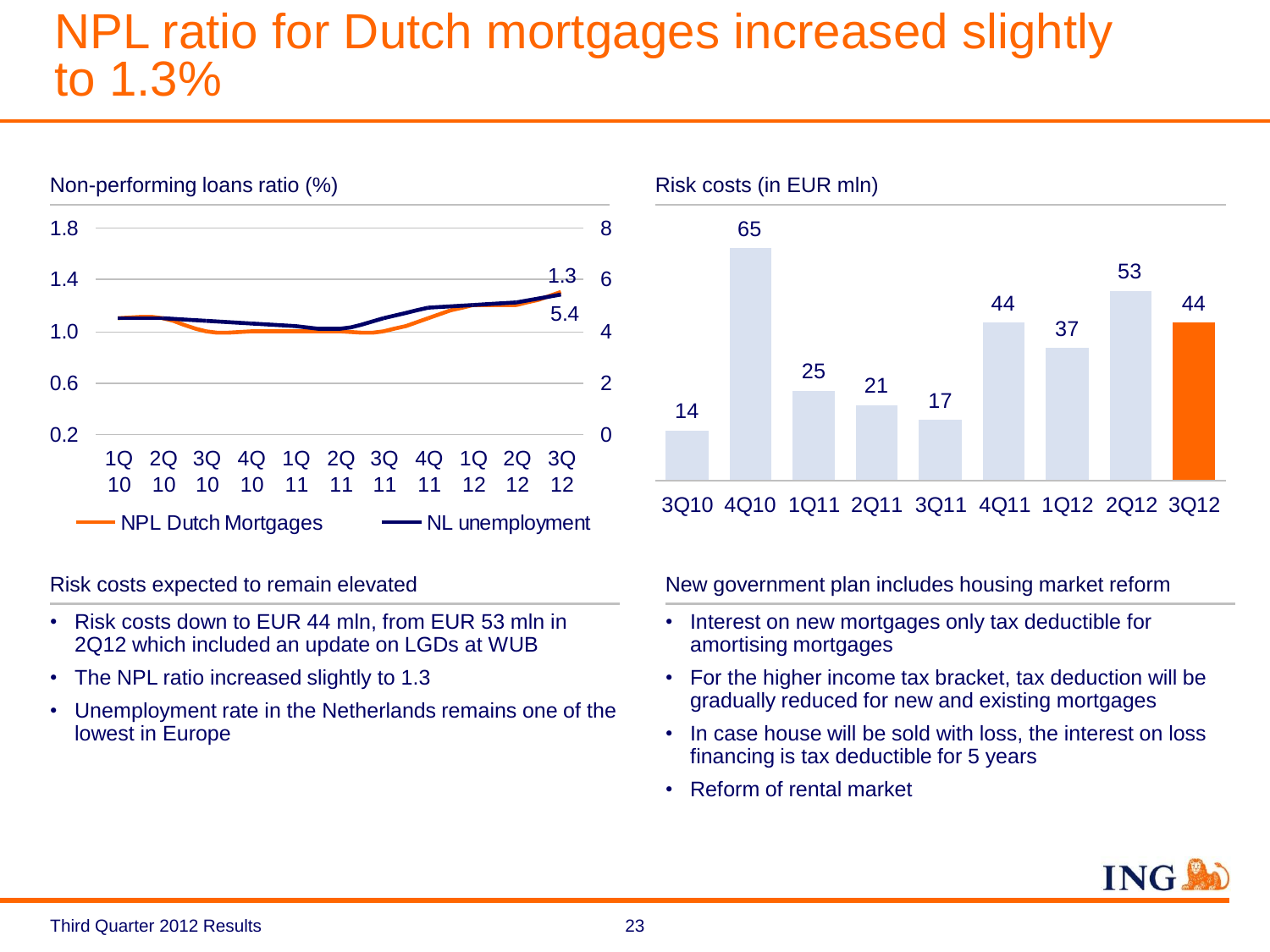#### Total Spanish exposure has further decreased as a result of de-risking



- Covered bonds reduced by EUR 1.3 bln
- RMBS portfolio reduced by EUR 0.3 bln
- Loss on sales of Spanish debt securities amounted to EUR 118 mln in 3Q12
- Spanish funding mismatch reduced to below EUR 10 bln at 30 September 2012
- Spanish covered bonds will be further reduced as portfolio matures



0.9

3.3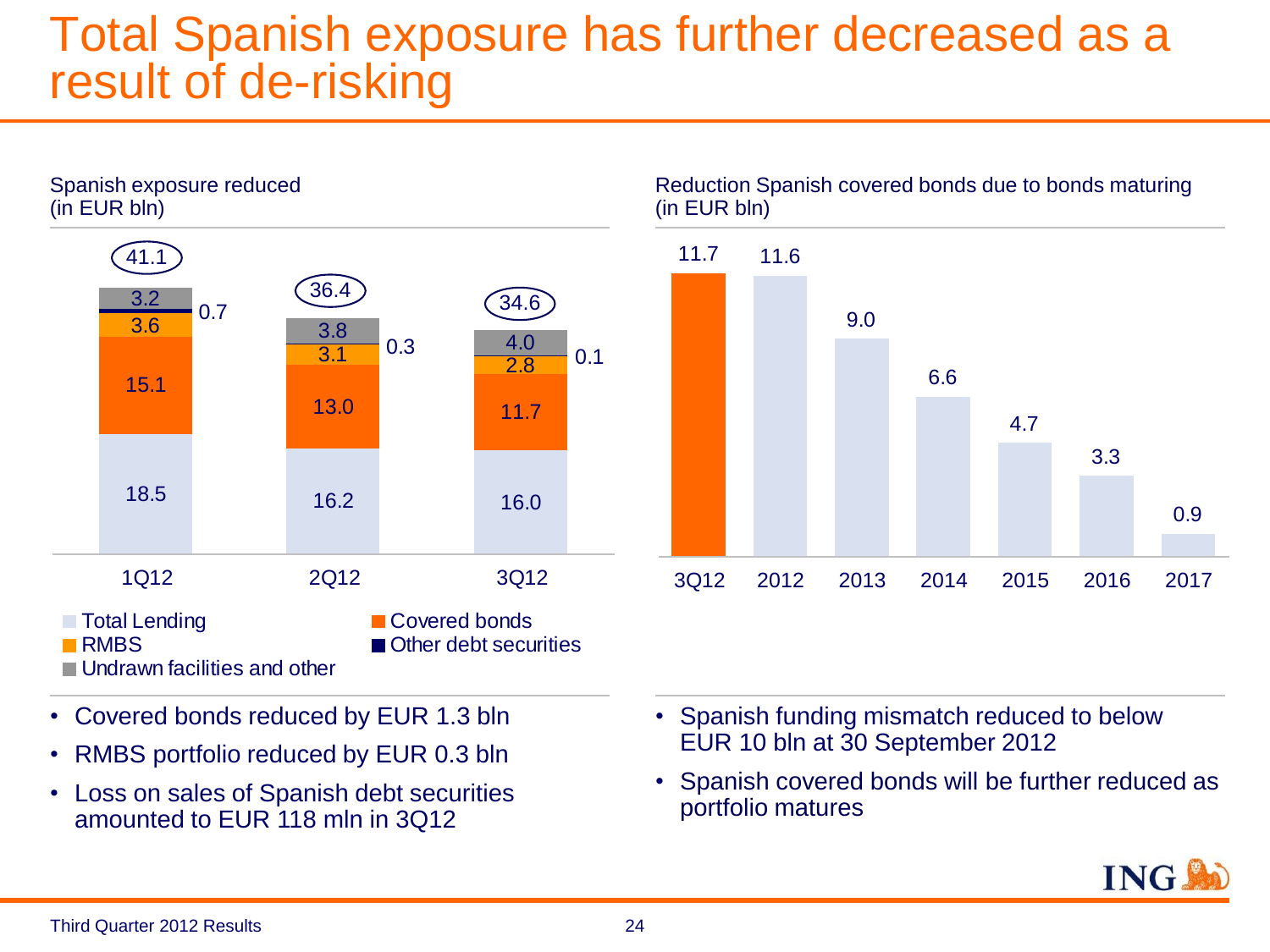# ING has further strengthened its core Tier 1 ratio



#### **IAS 19R will be implemented on 1 January 2013**

- IAS 19R on pensions will come into effect on 1 January 2013 requiring immediate recognition of actuarial gains and losses through equity
- Based on 30 September figures, this would have an impact of -50 bps on the Bank's core Tier 1 ratio
- This deduction was already included in the fully loaded Basel III pension impact

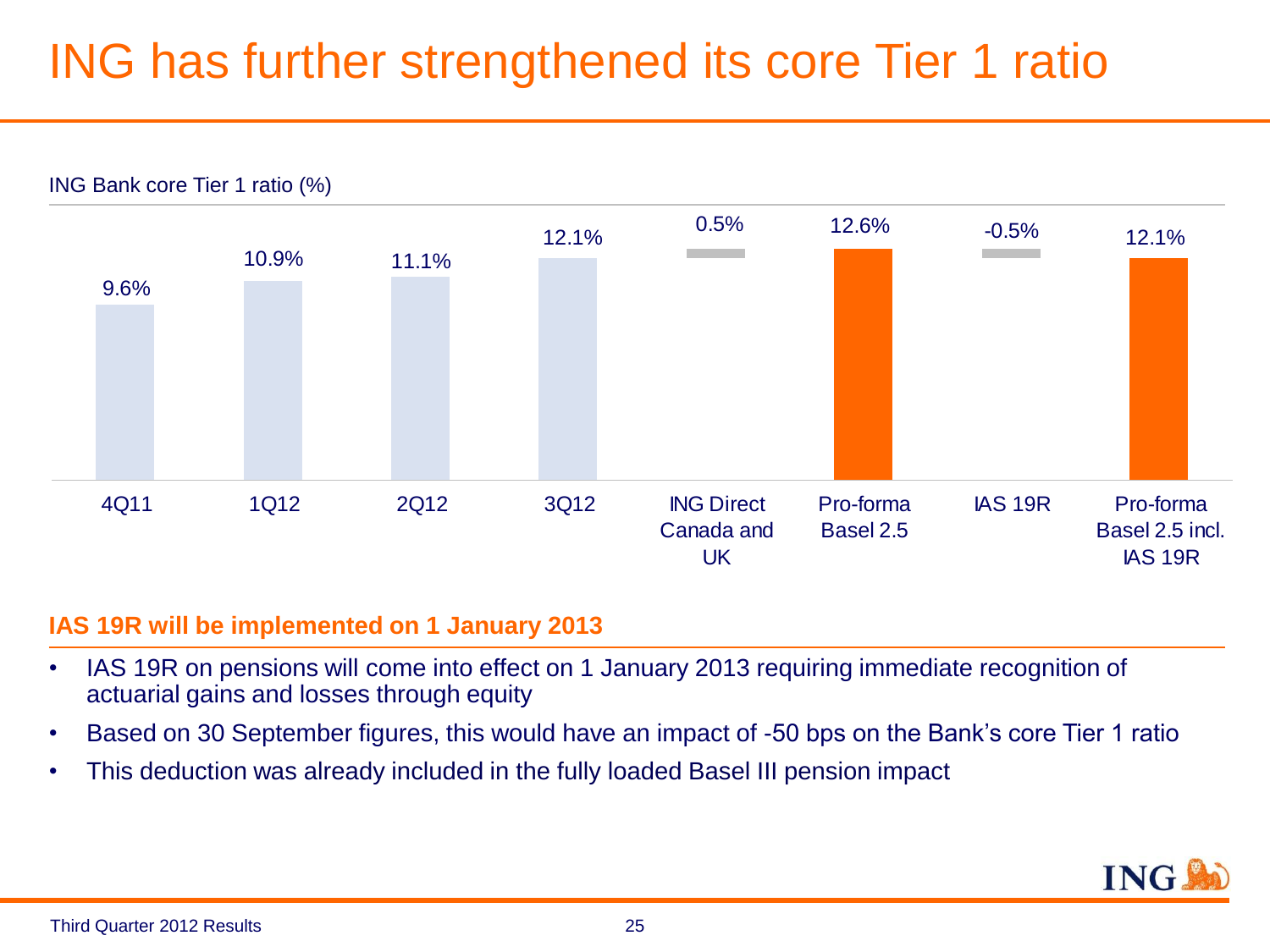### Pro-forma Basel III Core Tier 1 ratio 10.9%

| Impact Basel III (including IAS 19R)<br>3Q2012 (pro-forma*) |                               |             |                          |
|-------------------------------------------------------------|-------------------------------|-------------|--------------------------|
| In EUR bln                                                  | <b>Core Tier</b><br>1 capital | <b>RWAS</b> | CT <sub>1</sub><br>ratio |
| 30 Sept. 2012 (including IAS 19R)                           | 34.0                          | 280.0       | 12.1%                    |
| <b>Impact Basel III RWAs</b>                                |                               | $+32.6$     |                          |
| Deduct minorities                                           | $-0.5$                        |             |                          |
| Basel III impact upon implementation date                   | 33.5                          | 312.6       | 10.7%                    |
| Revaluation reserve debt securities**                       | $+0.9$                        |             |                          |
| Revaluation reserve equity securities                       | $+1,2$                        |             |                          |
| Revaluation reserve real estate own use                     | $+0.3$                        |             |                          |
| Defined benefit pension fund assets                         | $-0.8$                        |             |                          |
| Intangibles                                                 | $-0.5$                        |             |                          |
| <b>Other</b>                                                | $-0.5$                        |             |                          |
| Pro-forma Core Tier 1 ratio (fully loaded)                  | 34.1                          | 312.6       | 10.9%                    |
| Management actions                                          |                               | $-10.0$     | $+36$ bps                |

#### Basel III

- Timing of CRD IV implementation and final form are uncertain
- DNB consultative Paper indicates that the revaluation reserve debt securities will be phased in rather than applied immediately
- As a result of these changes and introduction of IAS 19R, the impact of Basel III is estimated at -140 bps on introduction and +20 bps phased in
- Impact excludes DTAs, which are expected to be used prior to BIII implementation
- Management actions are expected to reduce RWAs by at least EUR 18 billion, of which EUR 8 billion has been achieved so far

\* Pro-forma divestment of ING Direct Canada and ING Direct UK

\*\* Dutch regulator plans to phase out the non-exclusion of this revaluation reserve over 2014-2018

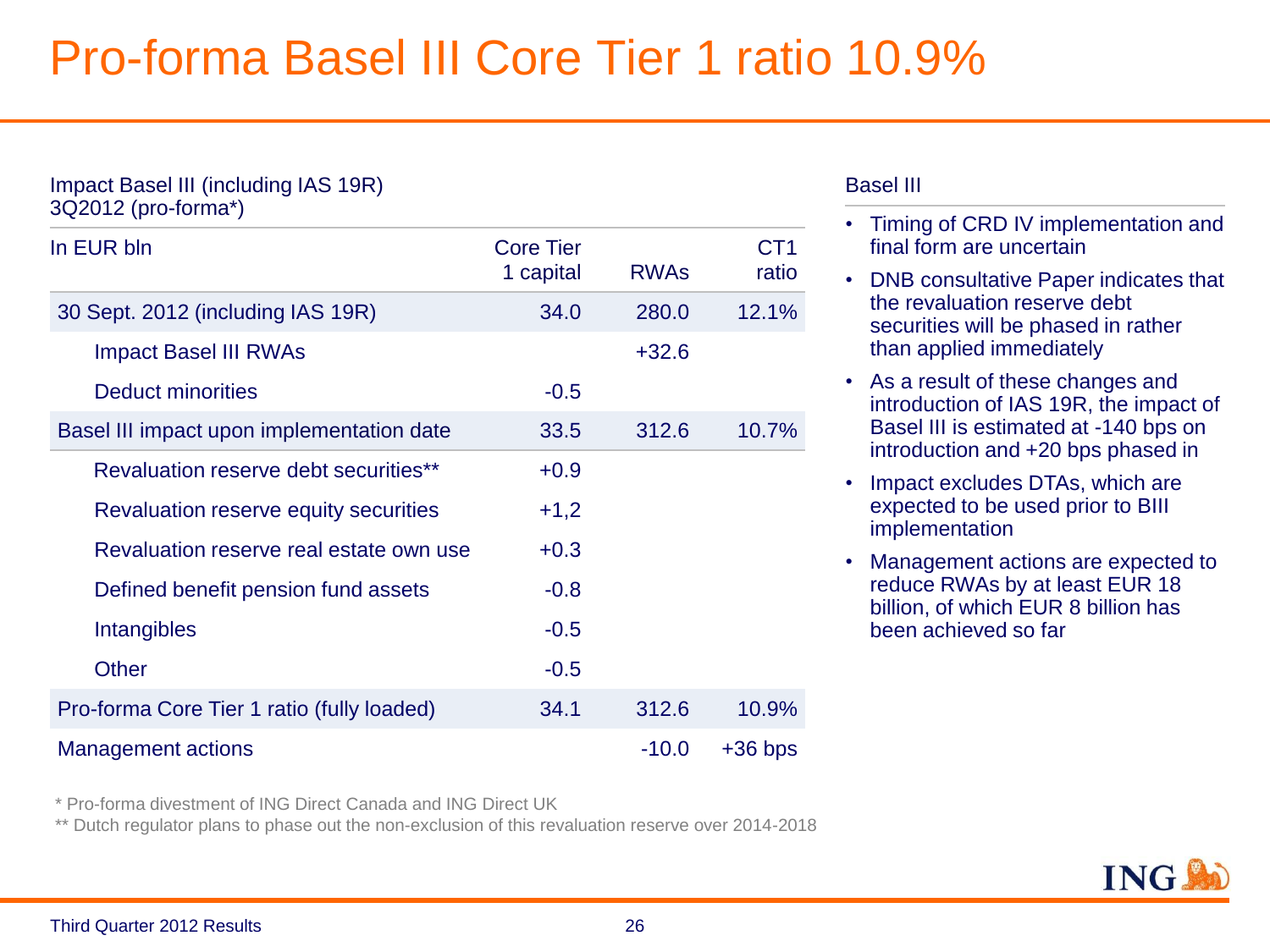# ING Insurance

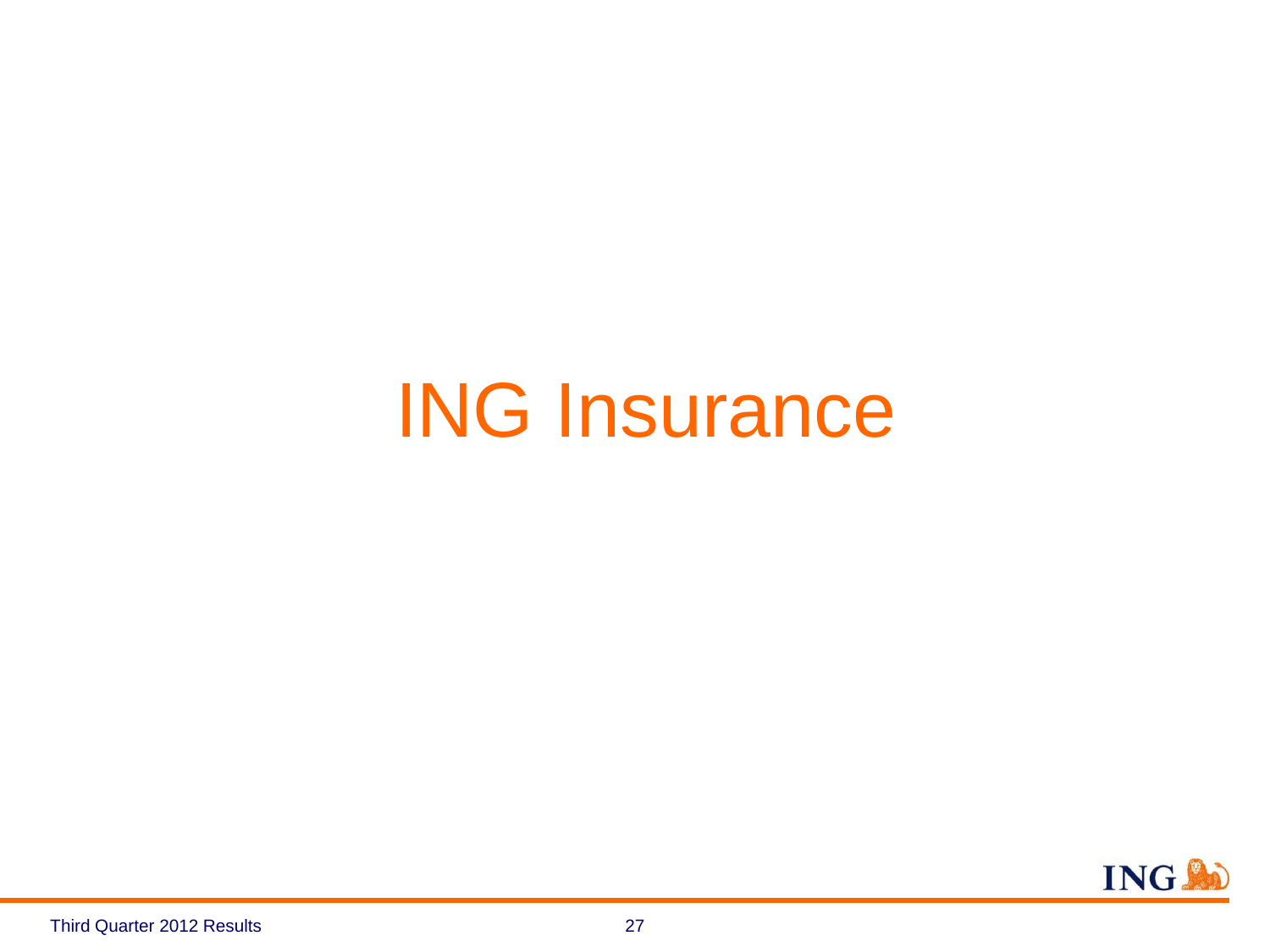### Insurance results under pressure



- The operating result for Insurance declined as de-risking measures and the low interest rate environment put pressure on the investment margin, while Non-Life results continued to be impacted by higher disability claims
- Underlying results continued to be impacted by losses on hedges, as ING Insurance maintained its focus on protecting regulatory capital amid volatile financial markets

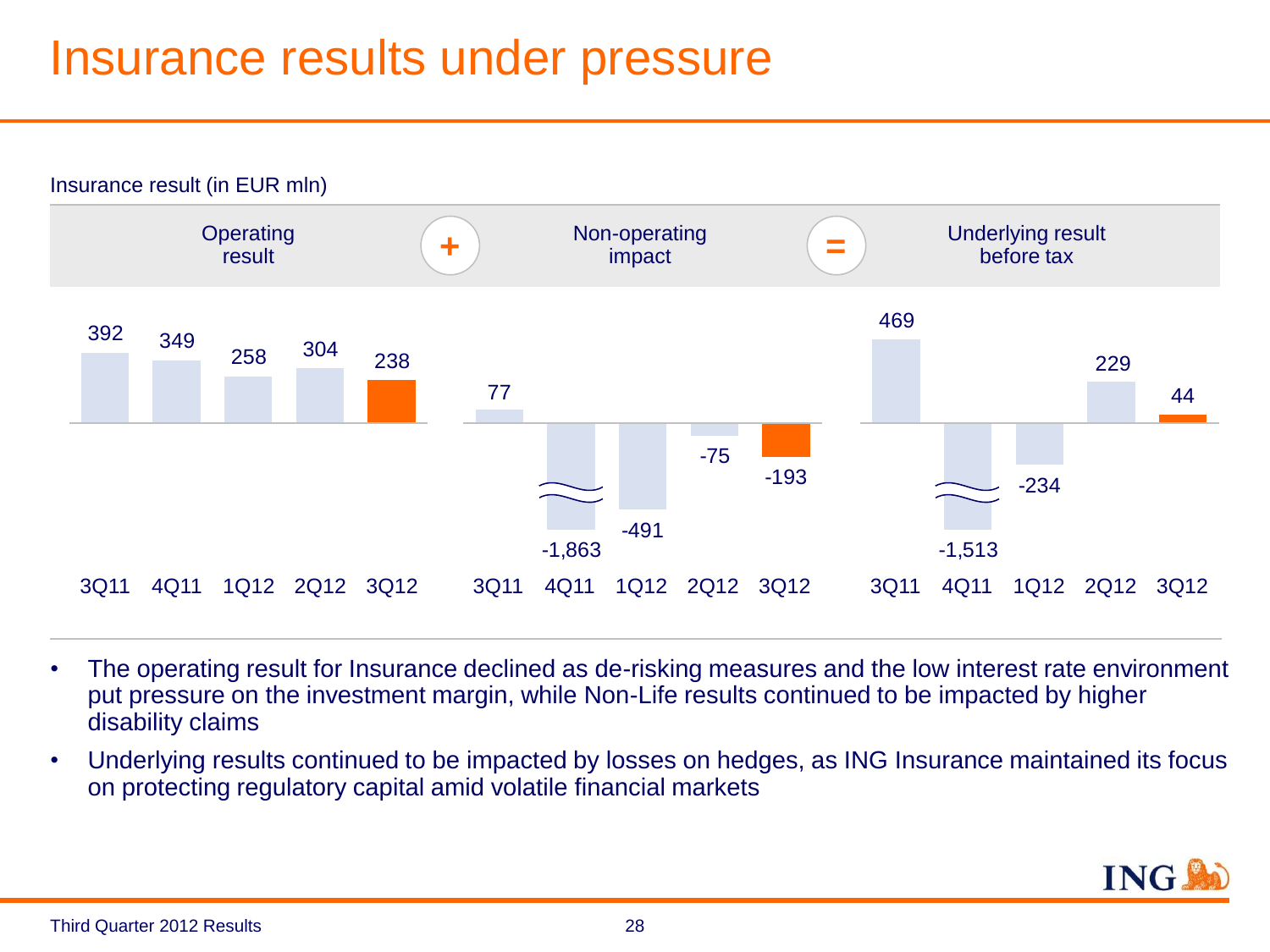### Investment margin down on de-risking and seasonality



- The investment margin declined from a year ago, reflecting the impact of de-risking in the Benelux since the second half of 2011 as well as exceptionally high dividends in 3Q11
- The decrease from 2Q12 is largely driven by seasonality
- The de-risking actions and the low interest rate environment are expected to reduce the Benelux fourth quarter investment spread by approximately 10 basis points

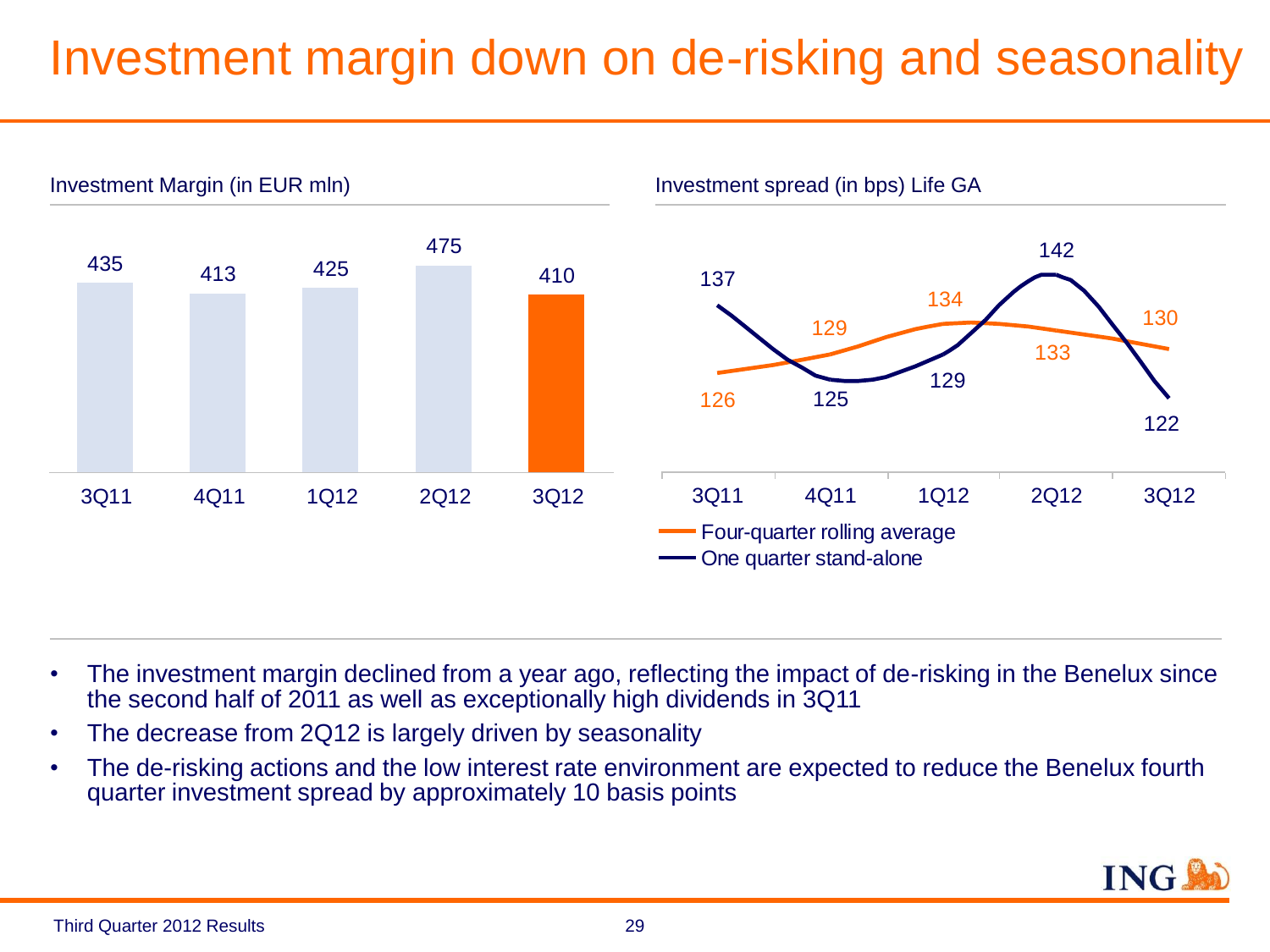# Technical margin significantly improved



**Premium-based revenues** 

- Fees and premium-based revenues fell slightly from the prior year, excluding FX, reflecting lower results in US Closed Block VA, on higher hedging and reserve costs and lower AuM
- Results were flat vs. 2Q12, excluding FX





- Technical margin increased from 3Q11 reflecting improvements in the US and the **Benelux**
- Results also rose versus 2Q12 driven by improved results for the US Individual Life business

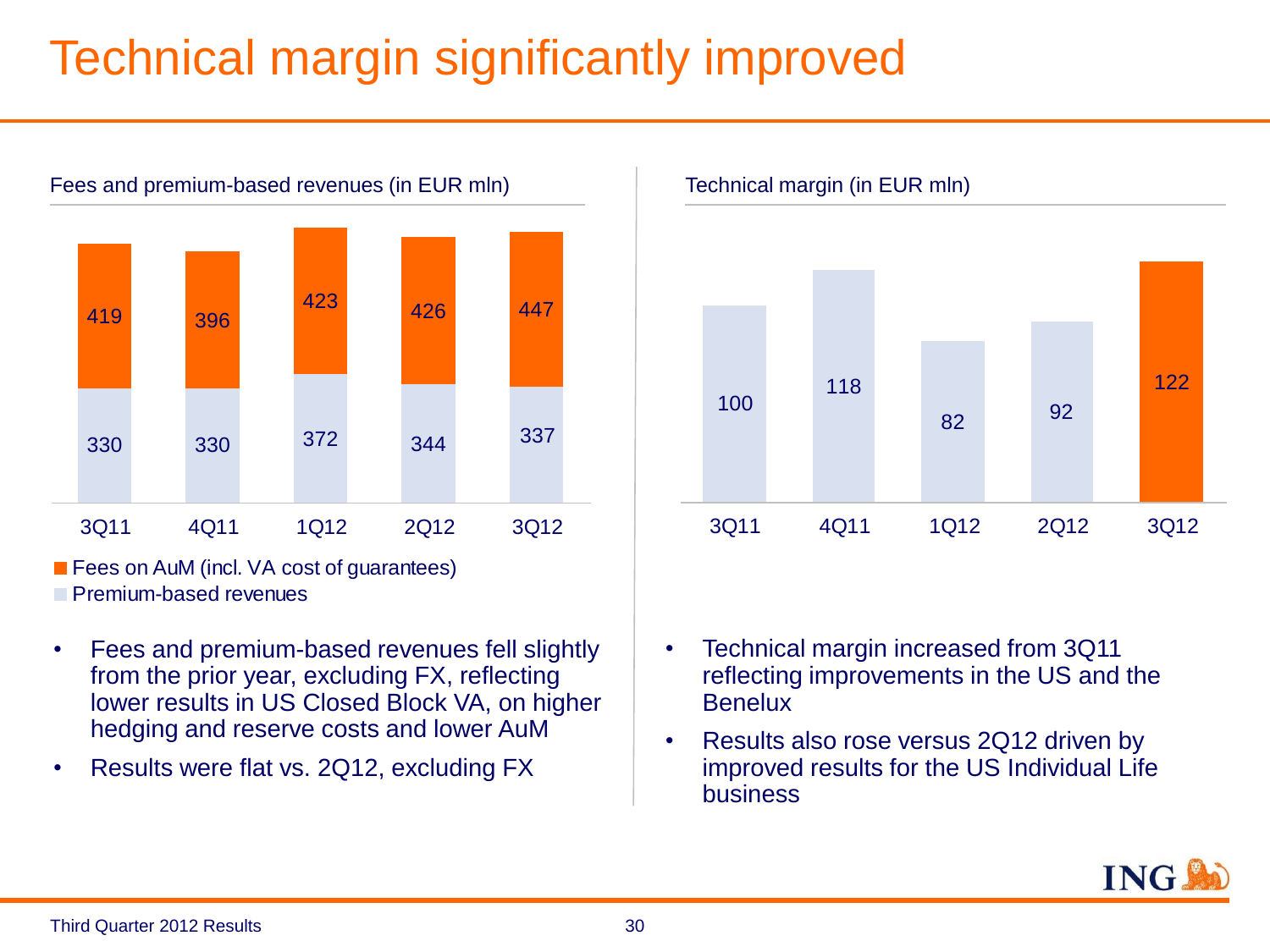# Administrative expenses up slightly



• Life & IM administrative expenses increased slightly from the prior year, excluding FX, reflecting investments for growth in Investment Management and Central & Rest Europe, and while expenses remained flat in the Benelux and Insurance US reflecting strict cost control

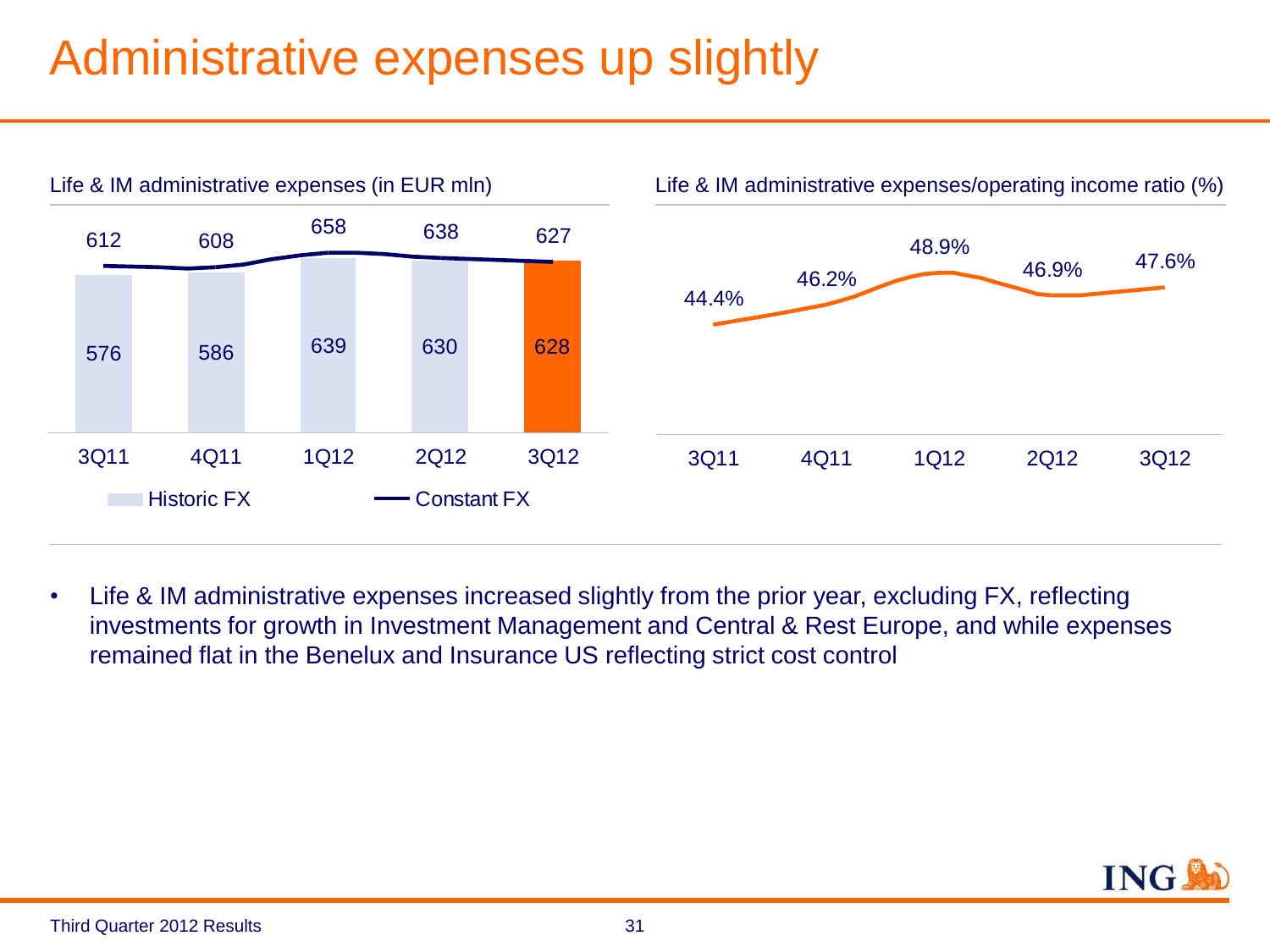# Europe impacted by de-risking and non-life results



- Benelux Life operating result down, driven by de-risking and higher dividend income in both comparable quarters
- Non-Life results continued to be impacted by higher disability claims



- Benelux underlying results continued to be impacted by de-risking and hedges to protect regulatory capital
- CRE underlying results improved significantly over 3Q11 which included losses on Greek gov't bonds



- CRE sales up 13.3% over prior year, excluding FX, driven by increases in both Life and Pension
- Benelux sales fell 22.7% from 3Q11 on lower individual life sales in the Netherlands and lower sales in Belgium

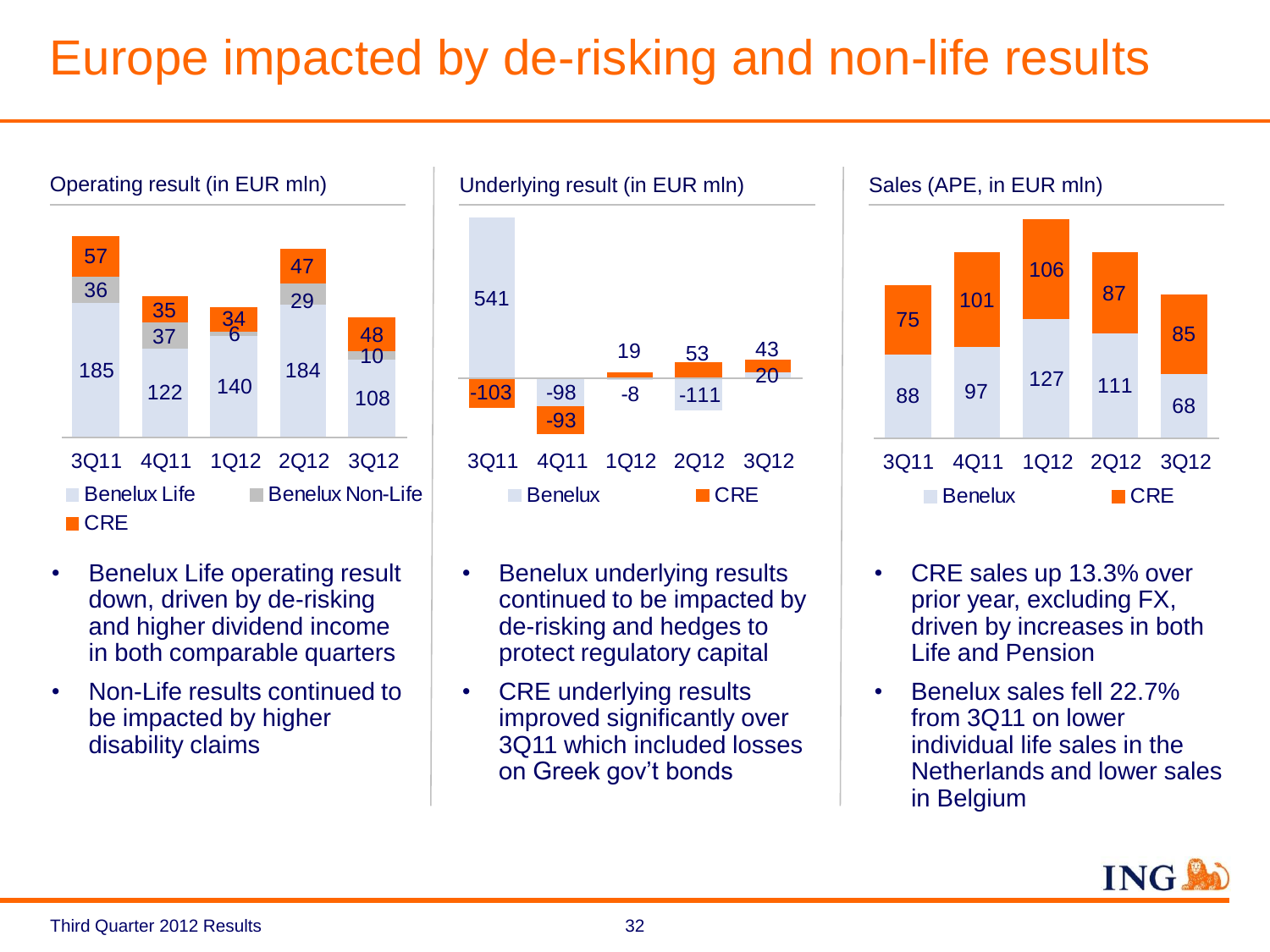## Insurance US results up versus both 3Q11 and 2Q12



<sup>85</sup> <sup>105</sup> 191 145 398 3Q11 4Q11 1Q12 2Q12 3Q12 Underlying result (in EUR mln)



Sales (APE, in EUR mln)



- Operating results up over 3Q11 driven by improved investment margin and fee income in Retirement
- Improvement from 2Q12 reflects higher fee income and lower expenses in Retirement
- 3Q12 result of EUR 398 mln includes EUR 173 mln in net favourable DAC unlocking, primarily due to model refinements and assumptions updates
- Sales roughly flat with both 3Q11 and 2Q12, excluding FX
- Higher Retirement sales were offset by intentionally lower Annuity and Individual Life sales

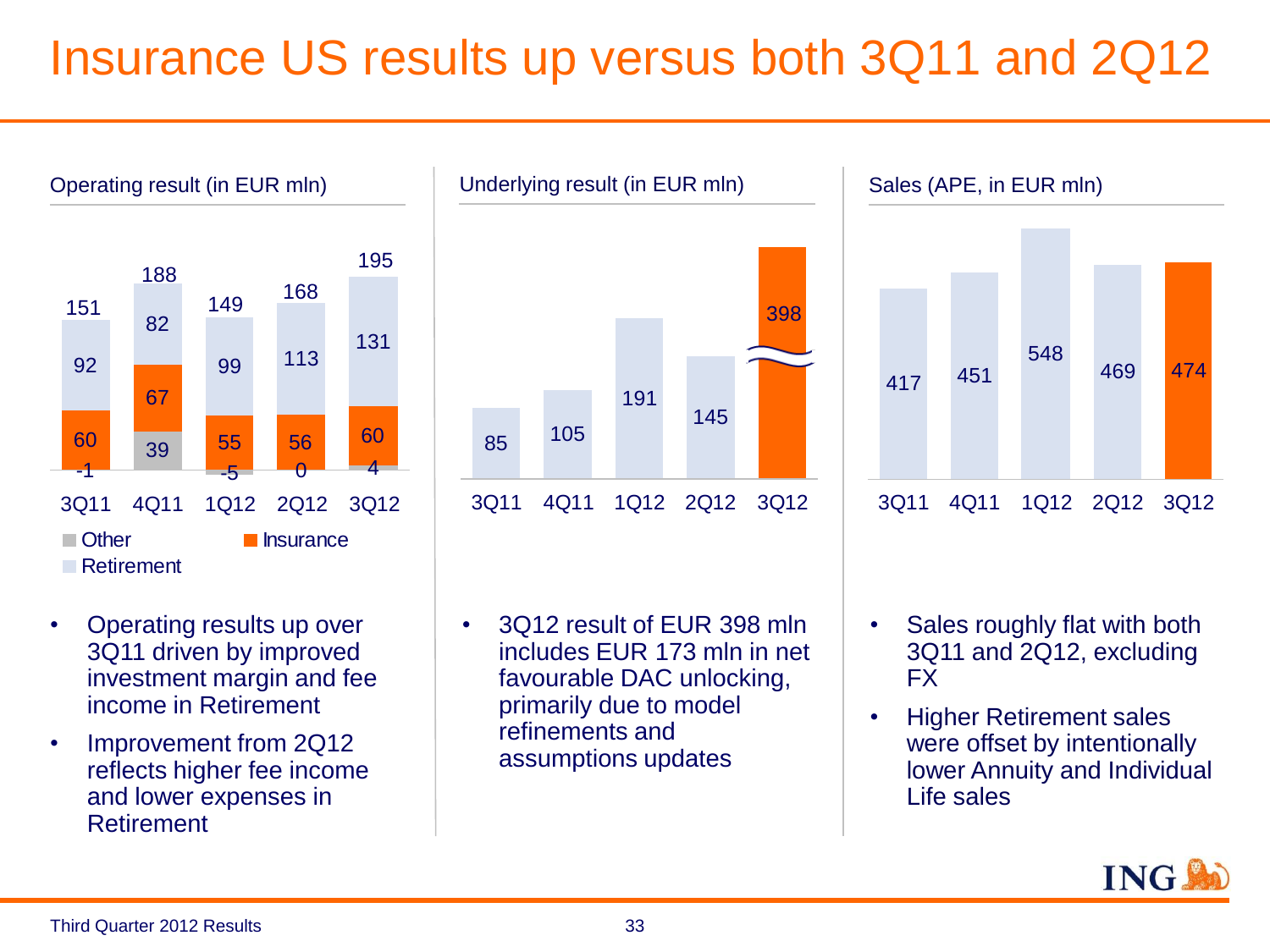# US Closed Block VA: Improved Reserve Adequacy



• 3Q12 results mainly reflect hedge losses, net of reserve changes, and a EUR 104 mln charge related to lapse assumption refinements, following an annual review of policyholder behaviour assumptions

| <b>Estimated IFRS earnings sensitivities</b> |          |             |  |  |
|----------------------------------------------|----------|-------------|--|--|
| <b>Equity Market Return</b>                  | 3Q12     | <b>2Q12</b> |  |  |
| $-25%$                                       | 800      | 200         |  |  |
| $-15%$                                       | 450      | 150         |  |  |
| $-5%$                                        | 50       | 50          |  |  |
| $+5%$                                        | $-350$   | $-400$      |  |  |
| $+15%$                                       | $-750$   | $-800$      |  |  |
| $+25%$                                       | $-1,050$ | $-1,200$    |  |  |

- Reserve adequacy has improved to the 74% confidence level. As a result, reserves are projected to remain adequate even in a 25% down shock scenario
- While the focus on capital protection continues to cause IFRS P/L volatility, earnings sensitivities are now more symmetric

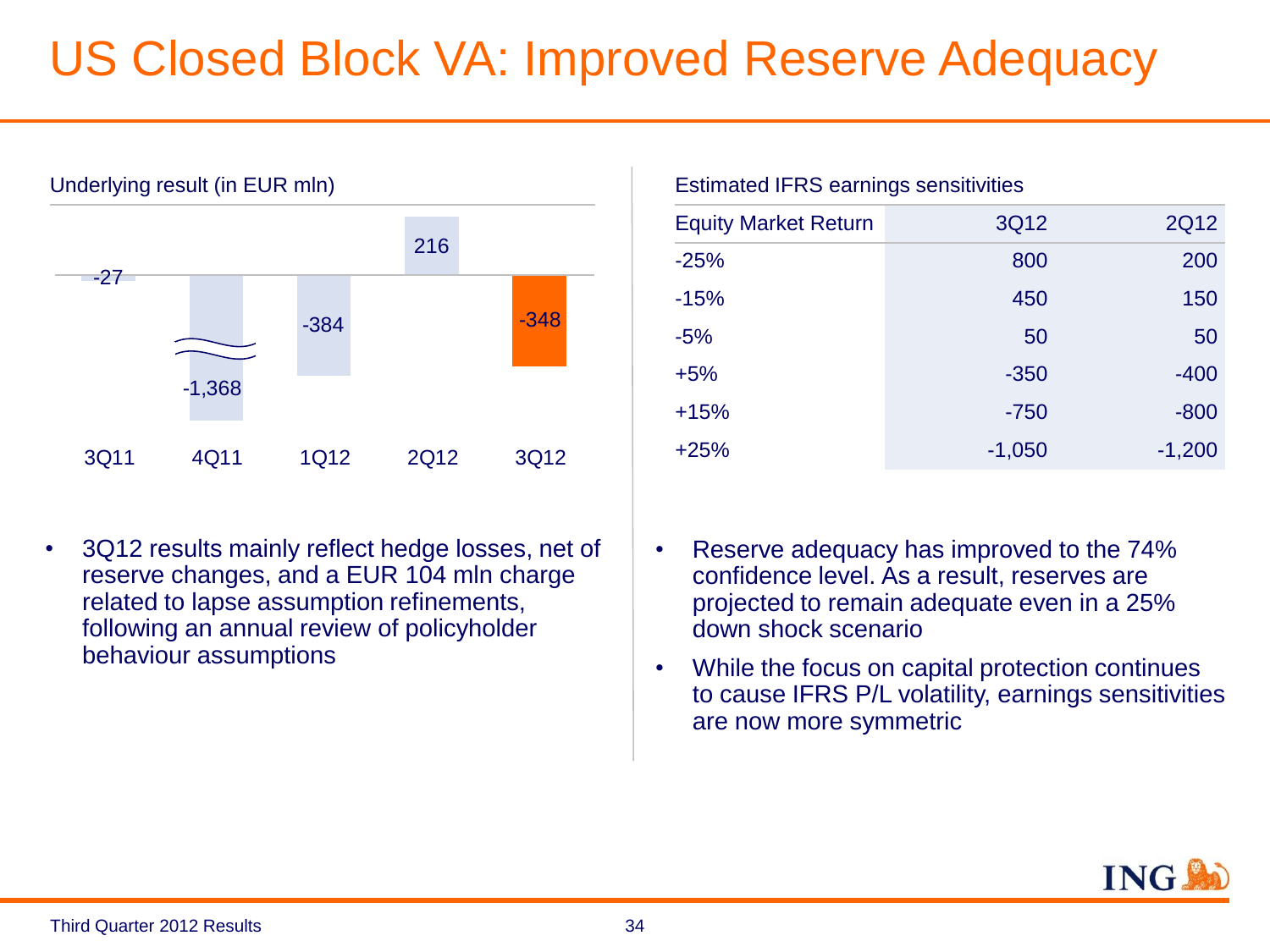#### Insurance Asia continued to show strong results despite sales process



- Operating result up 14.3% from 3Q11, excluding FX, on higher investment income and improved mortality results in Korea
- Increase from 2Q12 driven by higher fees and premiumbased revenues in line with sales growth



• Underlying result up from both comparable quarters which included higher negative DAC unlocking impacts



- Sales up from 2Q12 driven by growth in Japan, Malaysia and Hong Kong
- Decline from prior year due to recent tax law changes in Japan affecting COLI cancer product sales

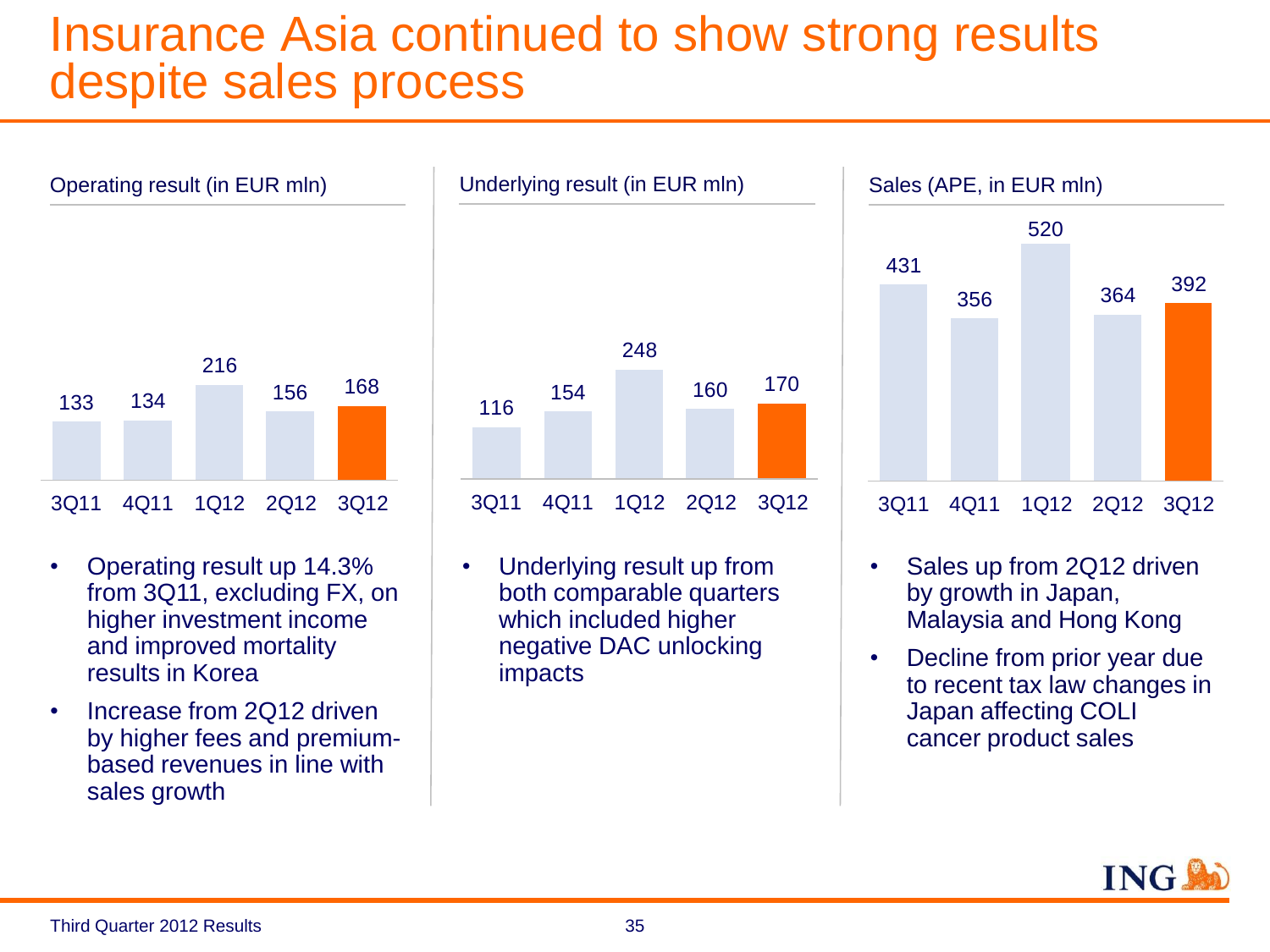# Wrap up

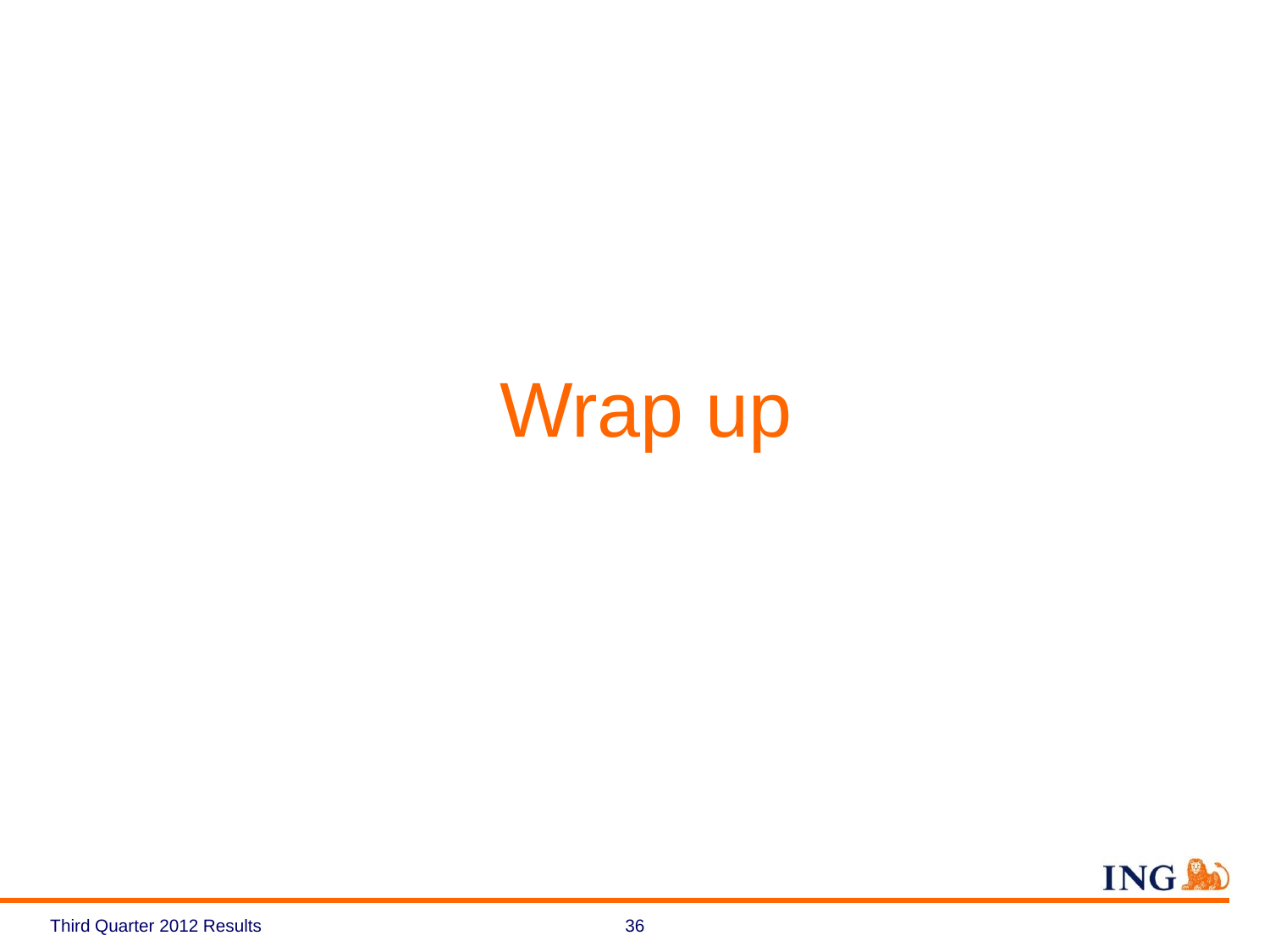- ING is maintaining momentum in restructuring despite challenging markets
- ING Group posted an underlying net profit of EUR 719 mln in 3Q 2012
- ING Bank underlying profit before tax increased to EUR 1,021 mln, supported by EUR 323 mln gain on sale of Capital One equity stake, which largely offset EUR 258 mln de-risking losses and EUR 173 mln negative credit adjustments
- Insurance operating results amounted to EUR 238 mln. Underlying results before tax were EUR 44 mln, which includes negative results on hedges in place to protect regulatory capital
- Insurance Asia continued to show strong results despite sales process